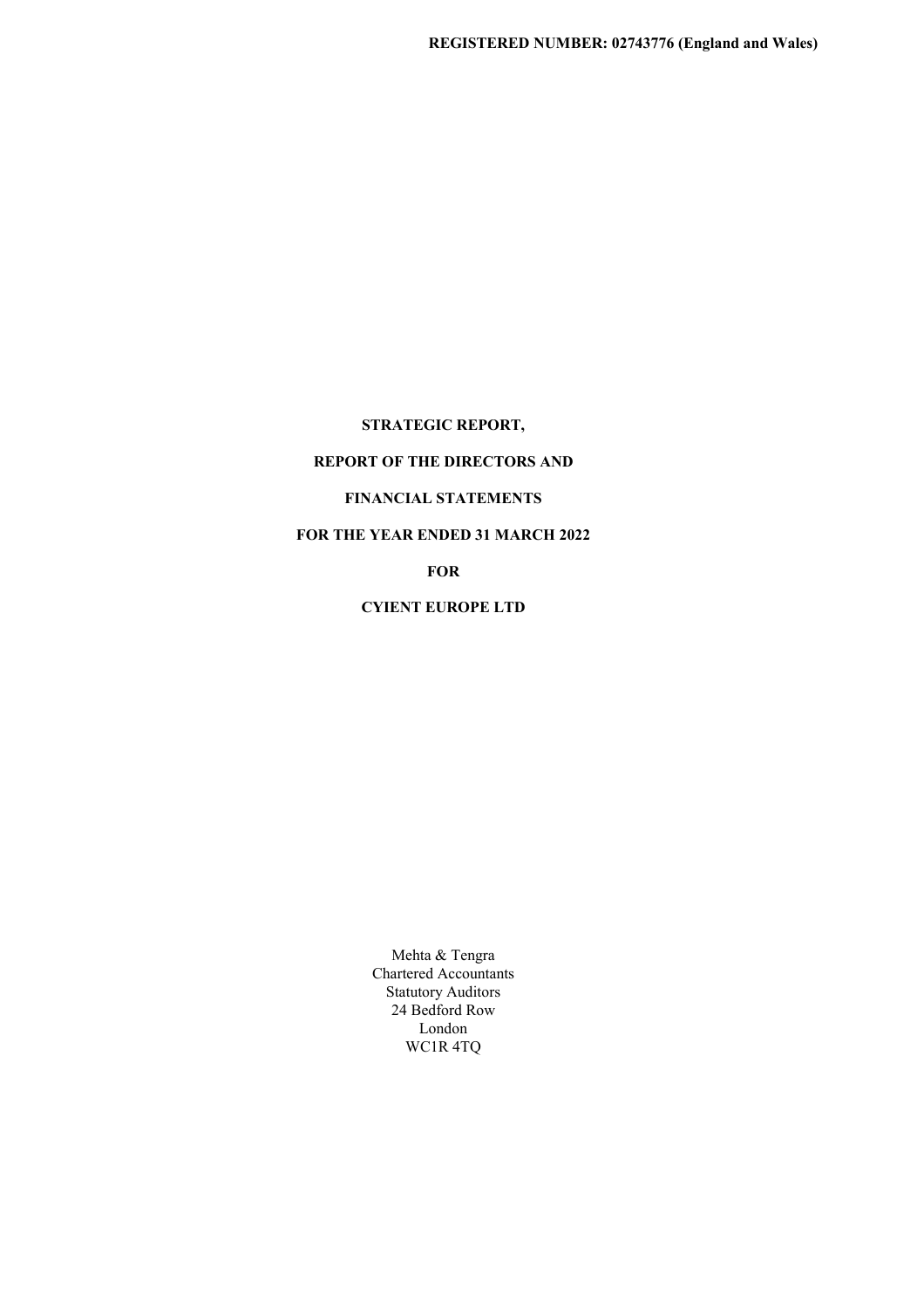# CONTENTS OF THE FINANCIAL STATEMENTS FOR THE YEAR ENDED 31 MARCH 2022

|                                            | Page |
|--------------------------------------------|------|
| <b>Company Information</b>                 | 1    |
| <b>Strategic Report</b>                    | 2    |
| <b>Report of the Directors</b>             | 4    |
| <b>Report of the Independent Auditors</b>  | 6    |
| <b>Income Statement</b>                    | 9    |
| <b>Other Comprehensive Income</b>          | 10   |
| <b>Balance Sheet</b>                       | 11   |
| <b>Statement of Changes in Equity</b>      | 12   |
| <b>Notes to the Financial Statements</b>   | 13   |
| <b>Trading and Profit and Loss Account</b> | 23   |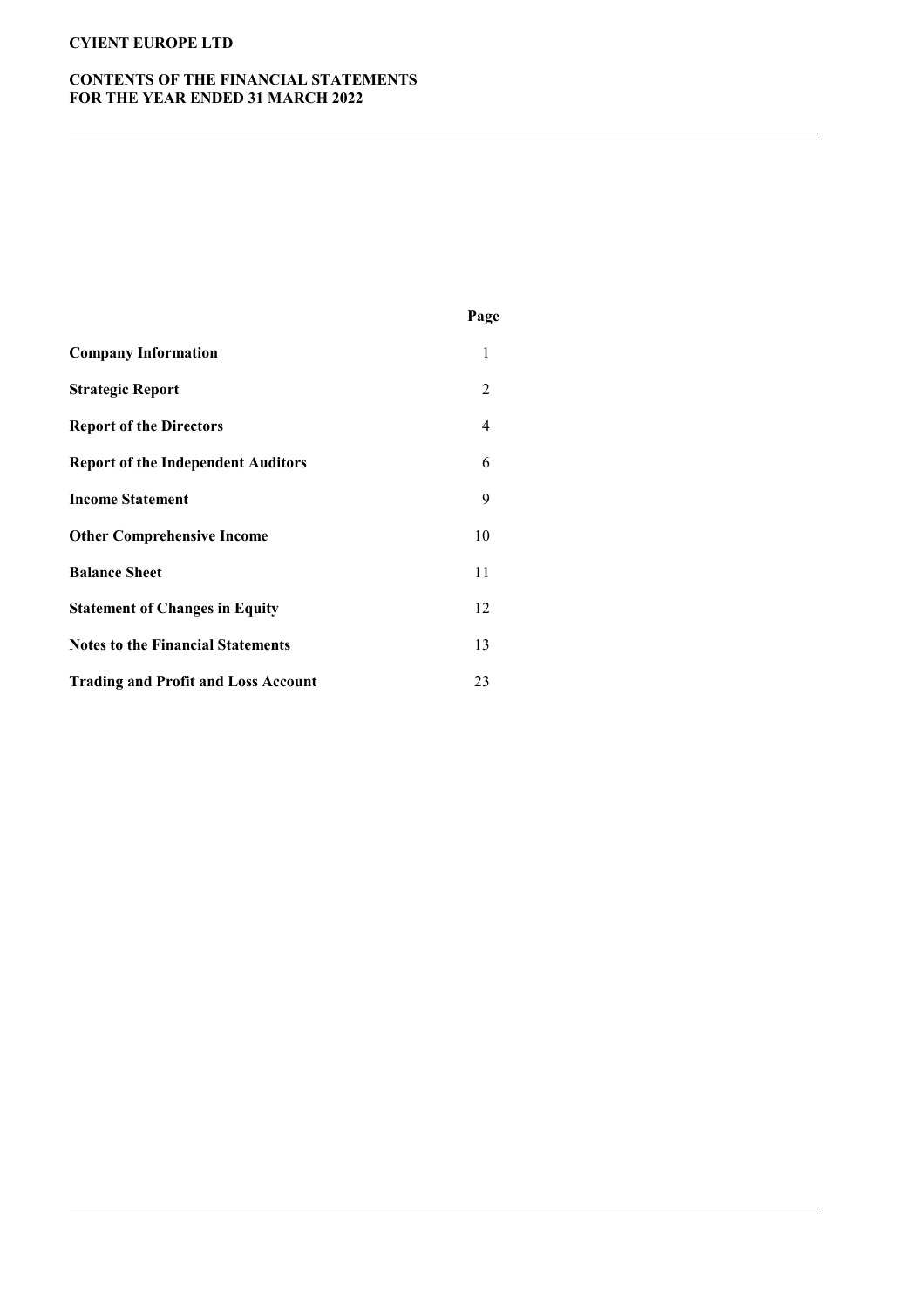# COMPANY INFORMATION FOR THE YEAR ENDED 31 MARCH 2022

| <b>DIRECTORS:</b>         | J P Renard<br>A Aggarwal<br>Dr A Smith                                                                             |
|---------------------------|--------------------------------------------------------------------------------------------------------------------|
| <b>SECRETARY:</b>         | V N Pathipati                                                                                                      |
| <b>REGISTERED OFFICE:</b> | First Floor, Block A<br>Apex Plaza, Forbury Road<br>Reading<br>RG1 1AX                                             |
| <b>REGISTERED NUMBER:</b> | 02743776 (England and Wales)                                                                                       |
| <b>AUDITORS:</b>          | Mehta & Tengra<br><b>Chartered Accountants</b><br><b>Statutory Auditors</b><br>24 Bedford Row<br>London<br>WC1R4TQ |
| <b>BANKERS:</b>           | <b>HSBC</b> Bank<br>Canary Wharf<br>Canada Place<br>London<br>E14 5AH                                              |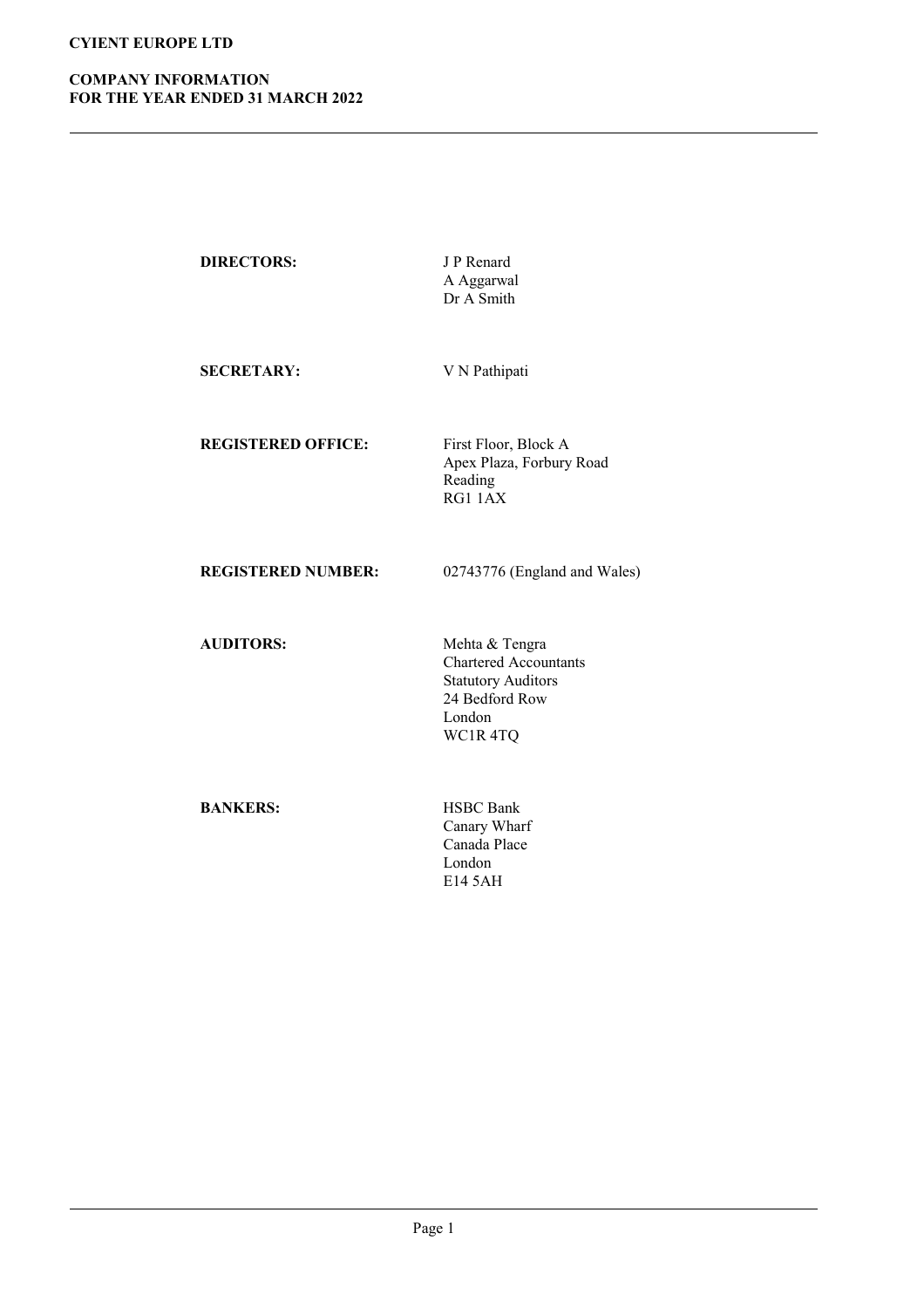## STRATEGIC REPORT FOR THE YEAR ENDED 31 MARCH 2022

The directors present their strategic report for the year ended 31 March 2022.

### REVIEW OF BUSINESS

Despite the challenges faced due to the global pandemic, the Group has continued to execute its strategy and to build on the success it had in the previous twelve months. The pandemic had the largest impact on revenue from transportation clients, particularly in the aerospace sector, leading to a decline in turnover. Despite some challenges around gross profit margins in the UK due to the mix and type of work, the Group was able to significantly reduce its administrative expenses, leading to a return to an operating profit for the period.

The acquisition we made in April 2018 of AnSem NV, has progressed well and the company has now been fully integrated into Cyient Europe Ltd. Ansem not only increased its turnover during the period, but also returned to an operating profit.

The UK business also turned profitable in the financial year and the UK Company is focusing on restoring the gross profit figure. In Czech Republic, the Group's focus is on driving improved utilisation and operational efficiency so that the Czech entity becomes profitable on a standalone basis. In 2022, we will move to a smaller and more cost effective location which will further enhance the operating performance of this entity.

As in previous years, the company continues to be very focused on reducing its days outstanding and on improving its overall cash collection.

### PRINCIPAL RISKS AND UNCERTAINTIES

Cyient Europe Limited and the group undertake periodic audits to track and manage risks that are associated with the business. These risks include:

- Business portfolio risks

- Financial risks
- Competition risks
- Internal process risks

The group's business covers several industry verticals and geographic markets which suitably de-risks it from dependence on a single customer, market or service. During the financial year, the company continued to build annuity business with some of its strategic customers, specifically in the Aerospace , Rail and Government sectors. It rolled out a number of new service offerings, including solutions based around big data and analytics that it believes will be a good basis for growth in the coming years.

The Group remains aware of the business risks and uncertainties related to its markets and customers. Its mitigation plan focuses on strengthening and mining existing client relationships, generating new customer accounts and delivering new services and solutions. We do not envisage entering new geographic markets, unless it is through a targeted acquisition or it is driven by an existing customer requirement.

In terms of financial risk, the company earns a part of its revenues from customers who pay in Euros. It is hence exposed to exchange rate volatility particularly around the Euro and Indian Rupee. The company maintains a liquid balance sheet and ensured a significant level of cash collection during the year.

The company's focus on engineering, data, geospatial, network and operations provides the basis for both differentiating and enhancing its value for its customers and markets as well as managing competitive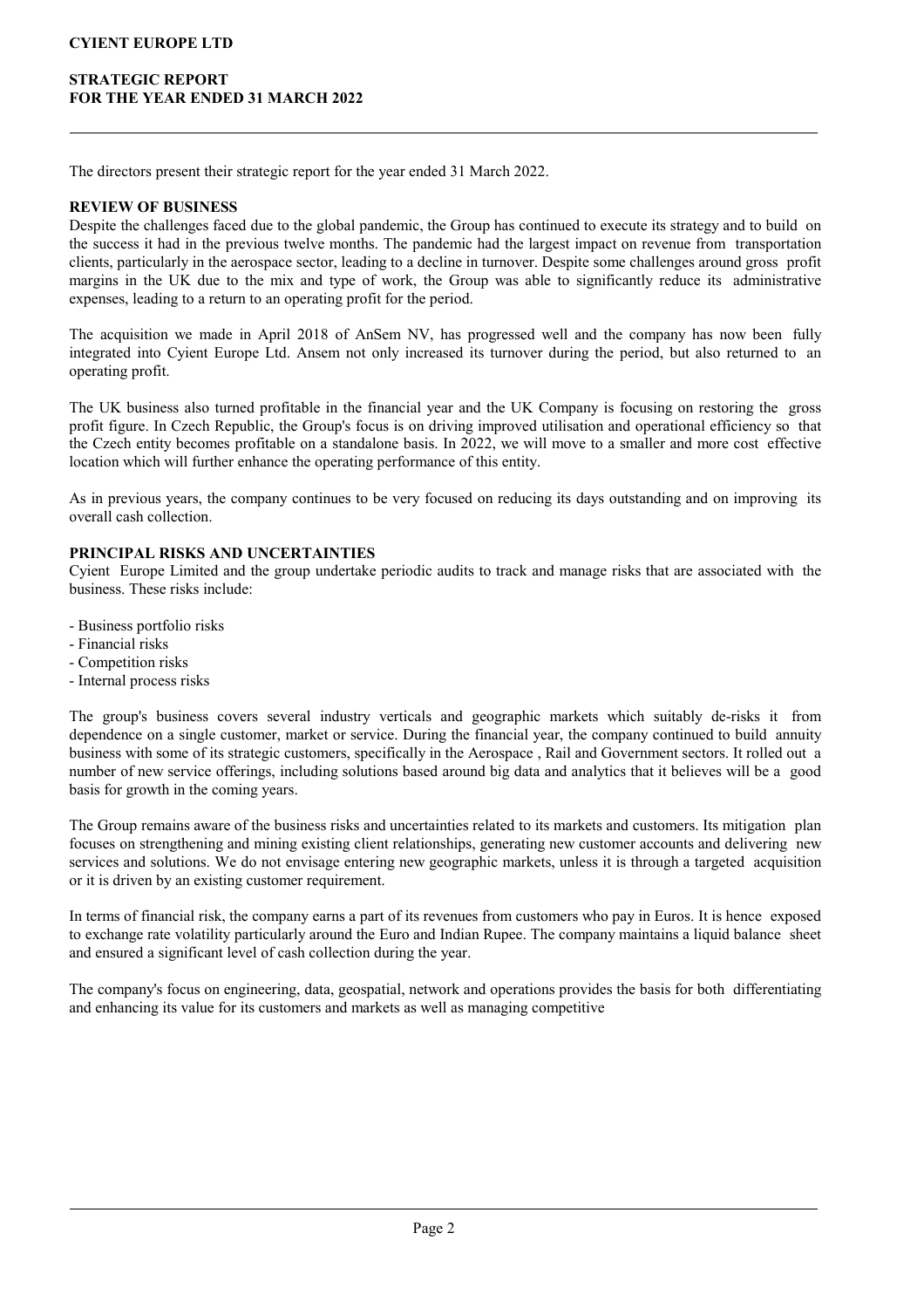## STRATEGIC REPORT FOR THE YEAR ENDED 31 MARCH 2022

### KEY PERFORMANCE INDICATORS

The company's annual operating plan sets objectives and metrics for sales, operations and financial performance. These include revenue, profitability, orders intake, on time delivery and day sales outstanding which are periodically tracked and measured. This gives the basis to understand variances from budget , measure performance on an ongoing basis and ensure cost control.

Operational performance is tracked and managed through the Project Management Office and e3 software, where the focus is on ensuring that deliverables adhere to quality, schedule and budget. The PMO improves transparency on project performance and supports greater management control. The company continued to track operational performance through periodic customer satisfaction audits.

The quality of financial management and internal controls has substantially improved through various initiatives around the automation of financial processes and through establishing strong internal financial controls across all activities.

### COVID IMPACT

As stated previously, the Covid-19 pandemic had an impact on the growth in business volume in the financial year 2021/2022. It had an impact on revenue and gross margins, but we took, and will continue to take, steps to ensure that this impact is minimised

### ON BEHALF OF THE BOARD:

........................................................................ J P Renard - Director

Date: .............................................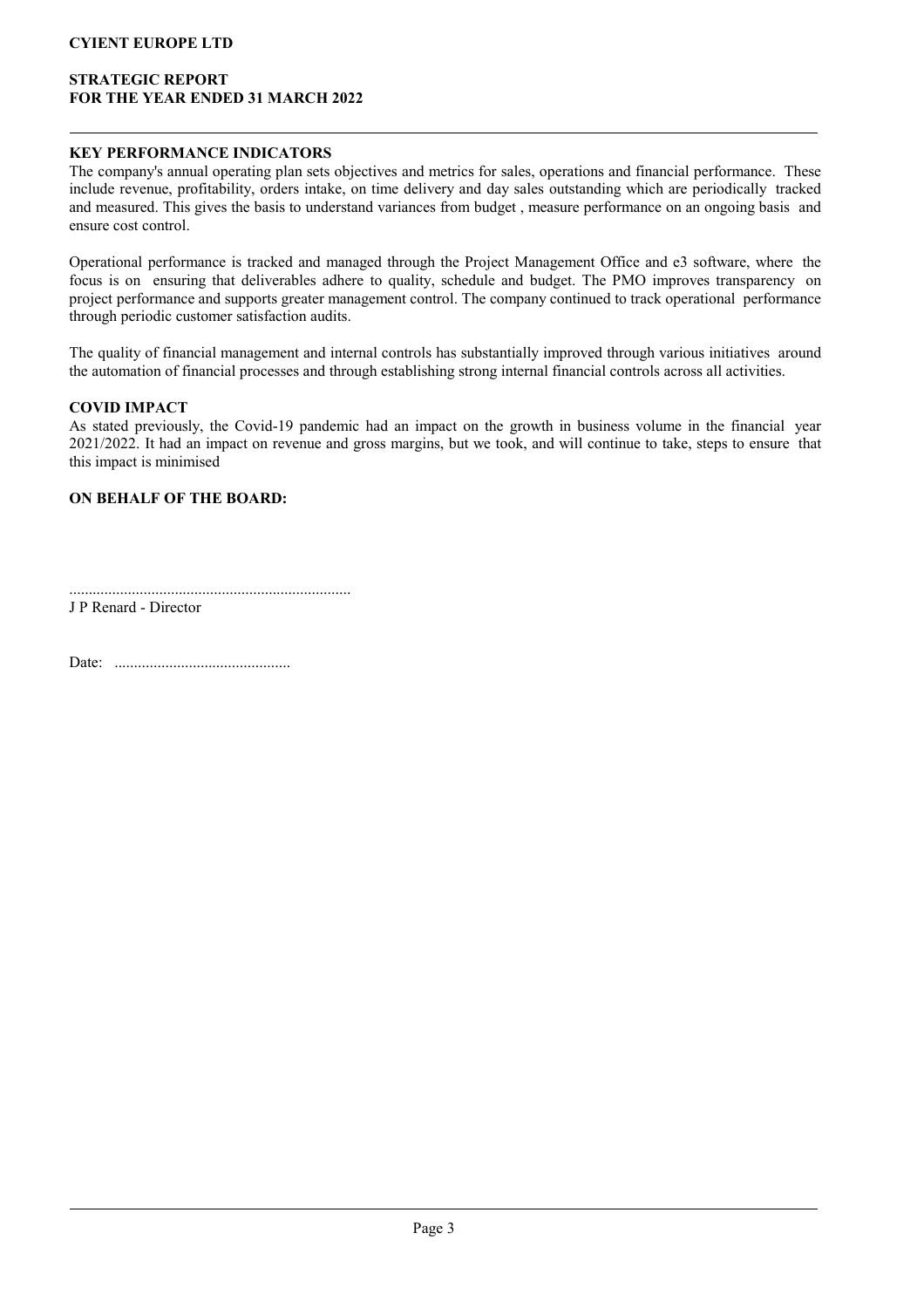## REPORT OF THE DIRECTORS FOR THE YEAR ENDED 31 MARCH 2022

The directors present their report with the financial statements of the company for the year ended 31 March 2022.

### PRINCIPAL ACTIVITY

The principal activity of the group in the year under review was the provision of engineering, data, geospatial, network and operations services to customers in the United Kingdom, Benelux and DACH markets (it has ceased its focus and sales effort in the Middle East). The company expanded its focus to include the Semiconductor design and verification market through the acquisition of Ansem BV in Belgium, alongside the aerospace, rail engineering, utilities, telecom, government and medical technology sectors it already serves.

### DIVIDENDS

The directors did not recommend the payment of any dividends during the year (2020: £nil ).

### FUTURE DEVELOPMENTS

Building on the work done in previous years, the company will continue to leverage synergies and cost optimisation opportunities with its sister company in Europe, namely Cyient GMBH. The company will build on the success it has had using finance and HR shared services offshore, that has enabled the company to support its business growth without any corresponding increases in indirect costs. A major focus for Cyient Europe during this period has been on risk and compliance. To this end, the company has implemented a new compliance tool that will help in managing and meeting any compliances online and on time. The tool enables the company to be fully aligned with the rest of the Cyient Group of companies and ensures that it leverages company-wide solutions wherever possible. Integration work following the acquisition of Ansem NV continue and a significant amount of work has been done in the Czech Republic around improving the utilisation and operational efficiency of that entity. This should significantly improve the financial performance.

### **DIRECTORS**

The directors shown below have held office during the whole of the period from 1 April 2021 to the date of this report.

J P Renard A Aggarwal Dr A Smith

### FINANCIAL INSTRUMENTS

The company's and group's financial instruments include bank balances, trade creditors and inter-company financing. Day to day operations continue to be funded through cashflow and from reserves within the business.

## RELATED PARTY TRANSACTIONS

There were no related party transactions during the year for parties excluded by the exemption stated in the Accounting Policies.

### COMPANY'S POLICY ON PAYMENT OF CREDITORS

The company's current policy concerning the payment of trade creditors is to:

- pay in accordance with the company's and group's contractual and other legal obligations;

- agree in specific cases payment terms with a supplier that reflect the particular nature of a client contract;
- ensure that regular suppliers are aware of our standard payment terms and that these are respected and acted upon.
- copies of the standard policy can be obtained from the company's registered office.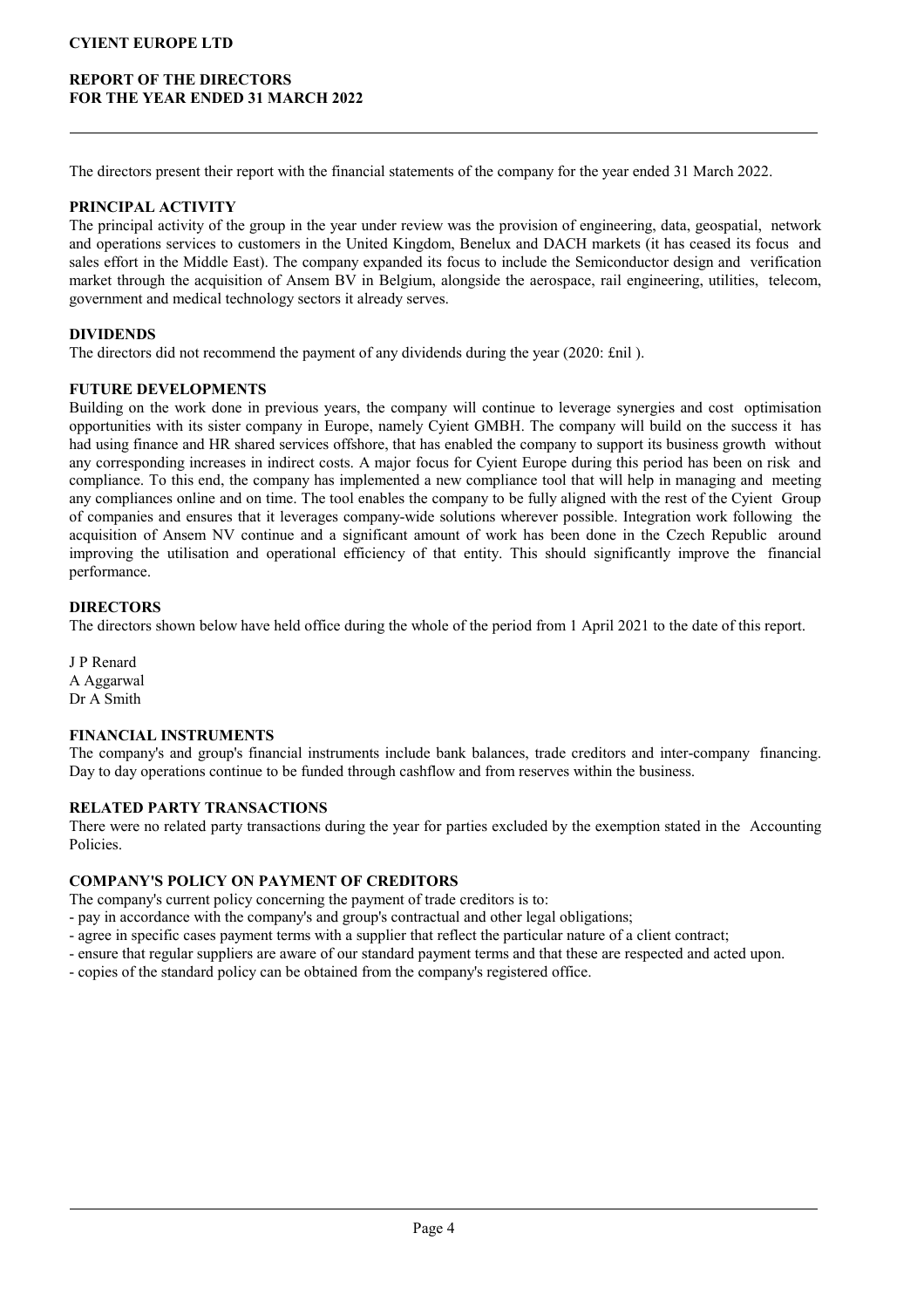## REPORT OF THE DIRECTORS FOR THE YEAR ENDED 31 MARCH 2022

### STATEMENT OF DIRECTORS' RESPONSIBILITIES

The directors are responsible for preparing the Strategic Report, the Report of the Directors and the financial statements in accordance with applicable law and regulations.

Company law requires the directors to prepare financial statements for each financial year. Under that law the directors have elected to prepare the financial statements in accordance with United Kingdom Generally Accepted Accounting Practice (United Kingdom Accounting Standards and applicable law). Under company law the directors must not approve the financial statements unless they are satisfied that they give a true and fair view of the state of affairs of the company and of the profit or loss of the company for that period. In preparing these financial statements, the directors are required to:

- select suitable accounting policies and then apply them consistently:
- make judgements and accounting estimates that are reasonable and prudent;
- prepare the financial statements on the going concern basis unless it is inappropriate to presume that the company will continue in business.

The directors are responsible for keeping adequate accounting records that are sufficient to show and explain the company's transactions and disclose with reasonable accuracy at any time the financial position of the company and enable them to ensure that the financial statements comply with the Companies Act 2006. They are also responsible for safeguarding the assets of the company and hence for taking reasonable steps for the prevention and detection of fraud and other irregularities.

# STATEMENT AS TO DISCLOSURE OF INFORMATION TO AUDITORS

So far as the directors are aware, there is no relevant audit information (as defined by Section 418 of the Companies Act 2006) of which the company's auditors are unaware, and each director has taken all the steps that he or she ought to have taken as a director in order to make himself or herself aware of any relevant audit information and to establish that the company's auditors are aware of that information.

## AUDITORS

The auditors, Mehta & Tengra, will be proposed for re-appointment at the forthcoming Annual General Meeting.

## ON BEHALF OF THE BOARD:

........................................................................ J P Renard - Director

Date: .............................................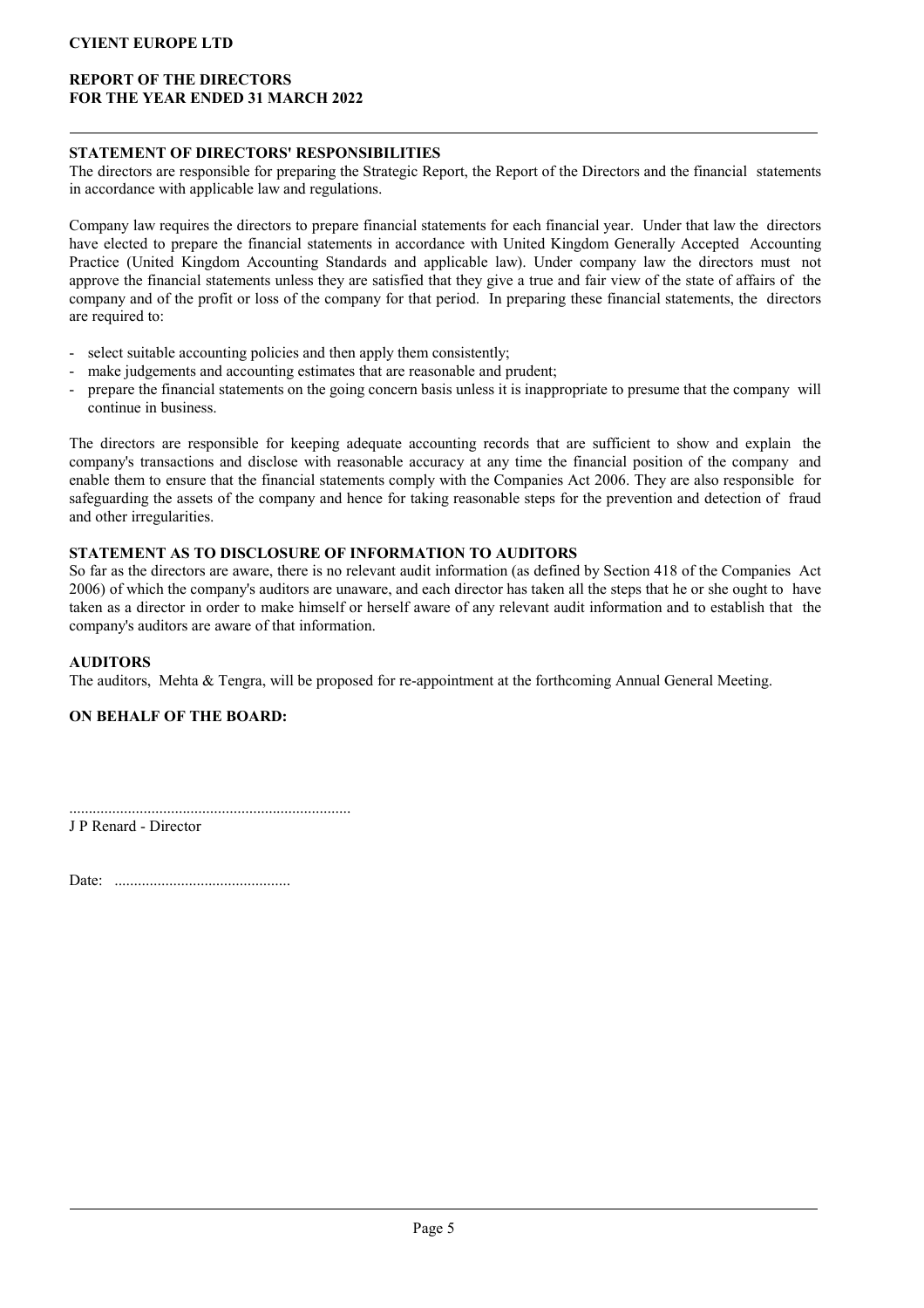### Opinion

We have audited the financial statements of Cyient Europe Ltd (the 'company') for the year ended 31 March 2022 which comprise the Income Statement, Other Comprehensive Income, Balance Sheet, Statement of Changes in Equity and Notes to the Financial Statements, including a summary of significant accounting policies. The financial reporting framework that has been applied in their preparation is applicable law and United Kingdom Accounting Standards, including Financial Reporting Standard 102 'The Financial Reporting Standard applicable in the UK and Republic of Ireland' (United Kingdom Generally Accepted Accounting Practice).

In our opinion the financial statements:

- give a true and fair view of the state of the company's affairs as at 31 March 2022 and of its profit for the year then ended;
- have been properly prepared in accordance with United Kingdom Generally Accepted Accounting Practice; and
- have been prepared in accordance with the requirements of the Companies Act 2006.

#### Basis for opinion

We conducted our audit in accordance with International Standards on Auditing (UK) (ISAs (UK)) and applicable law. Our responsibilities under those standards are further described in the Auditors' responsibilities for the audit of the financial statements section of our report. We are independent of the company in accordance with the ethical requirements that are relevant to our audit of the financial statements in the UK, including the FRC's Ethical Standard, and we have fulfilled our other ethical responsibilities in accordance with these requirements. We believe that the audit evidence we have obtained is sufficient and appropriate to provide a basis for our opinion.

#### Conclusions relating to going concern

In auditing the financial statements, we have concluded that the directors' use of the going concern basis of accounting in the preparation of the financial statements is appropriate.

Based on the work we have performed, we have not identified any material uncertainties relating to events or conditions that, individually or collectively, may cast significant doubt on the company's ability to continue as a going concern for a period of at least twelve months from when the financial statements are authorised for issue.

Our responsibilities and the responsibilities of the directors with respect to going concern are described in the relevant sections of this report.

#### Other information

The directors are responsible for the other information. The other information comprises the information in the Strategic Report and the Report of the Directors, but does not include the financial statements and our Report of the Auditors thereon.

Our opinion on the financial statements does not cover the other information and, except to the extent otherwise explicitly stated in our report, we do not express any form of assurance conclusion thereon.

In connection with our audit of the financial statements, our responsibility is to read the other information and, in doing so, consider whether the other information is materially inconsistent with the financial statements or our knowledge obtained in the audit or otherwise appears to be materially misstated. If we identify such material inconsistencies or apparent material misstatements, we are required to determine whether this gives rise to a material misstatement in the financial statements themselves. If, based on the work we have performed, we conclude that there is a material misstatement of this other information, we are required to report that fact. We have nothing to report in this regard.

#### Opinions on other matters prescribed by the Companies Act 2006

In our opinion, based on the work undertaken in the course of the audit:

- the information given in the Strategic Report and the Report of the Directors for the financial year for which the financial statements are prepared is consistent with the financial statements; and
- the Strategic Report and the Report of the Directors have been prepared in accordance with applicable legal requirements.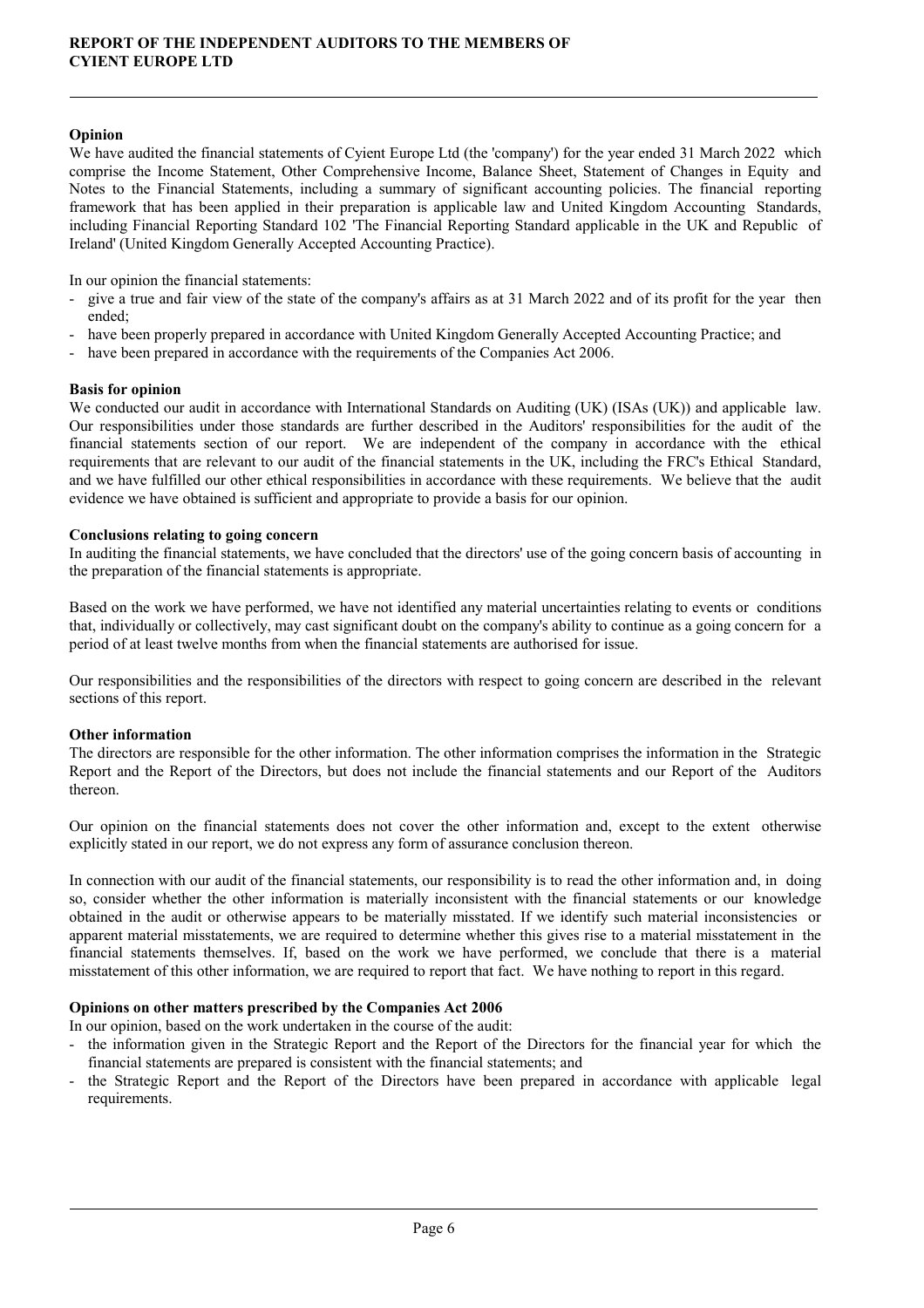### Matters on which we are required to report by exception

In the light of the knowledge and understanding of the company and its environment obtained in the course of the audit, we have not identified material misstatements in the Strategic Report or the Report of the Directors.

We have nothing to report in respect of the following matters where the Companies Act 2006 requires us to report to you if, in our opinion:

- adequate accounting records have not been kept, or returns adequate for our audit have not been received from branches not visited by us; or
- the financial statements are not in agreement with the accounting records and returns; or
- certain disclosures of directors' remuneration specified by law are not made; or
- we have not received all the information and explanations we require for our audit.

### Responsibilities of directors

As explained more fully in the Statement of Directors' Responsibilities set out on page five, the directors are responsible for the preparation of the financial statements and for being satisfied that they give a true and fair view, and for such internal control as the directors determine necessary to enable the preparation of financial statements that are free from material misstatement, whether due to fraud or error.

In preparing the financial statements, the directors are responsible for assessing the company's ability to continue as a going concern, disclosing, as applicable, matters related to going concern and using the going concern basis of accounting unless the directors either intend to liquidate the company or to cease operations, or have no realistic alternative but to do so.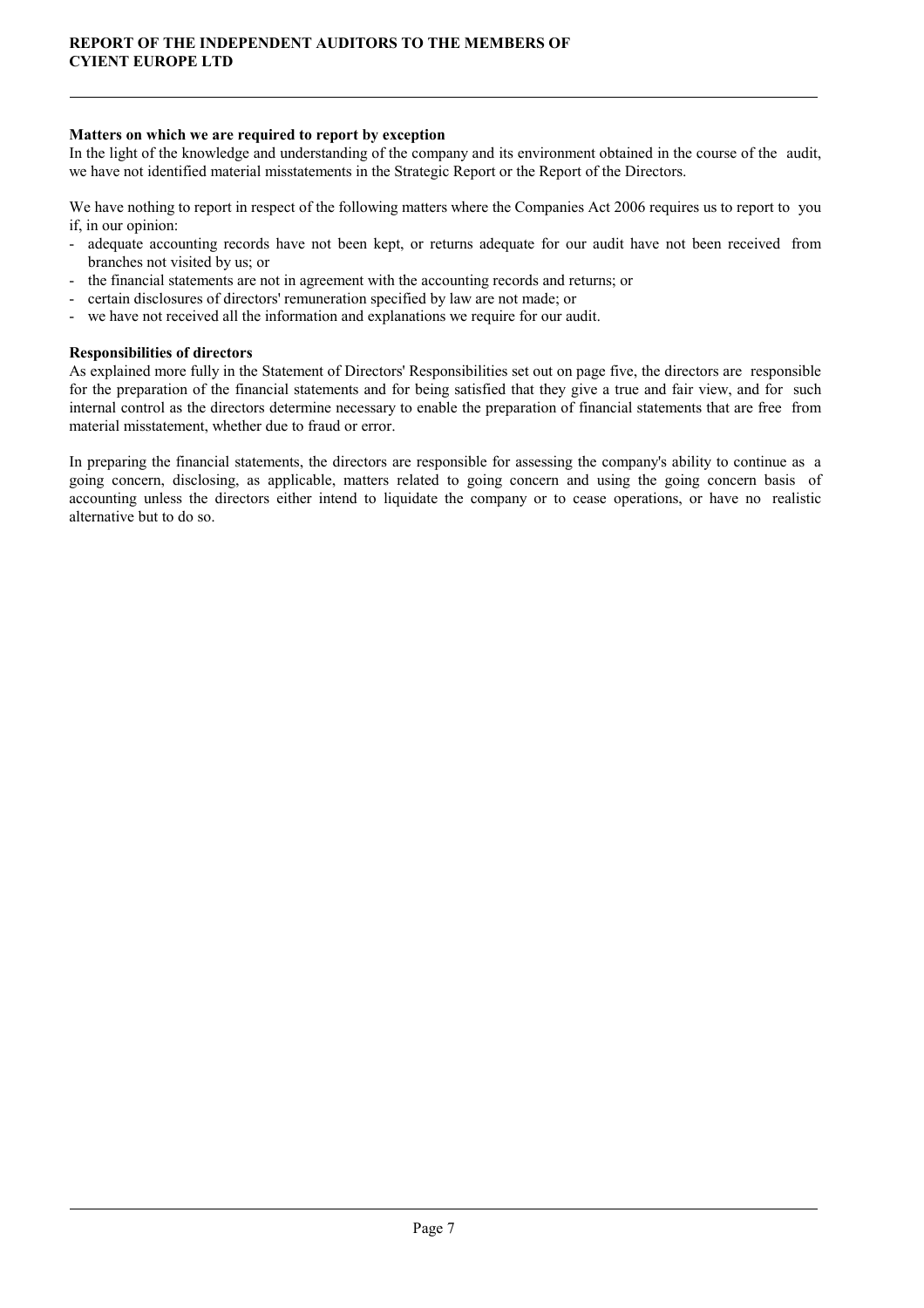### Auditors' responsibilities for the audit of the financial statements

Our objectives are to obtain reasonable assurance about whether the financial statements as a whole are free from material misstatement, whether due to fraud or error, and to issue a Report of the Auditors that includes our opinion. Reasonable assurance is a high level of assurance, but is not a guarantee that an audit conducted in accordance with ISAs (UK) will always detect a material misstatement when it exists. Misstatements can arise from fraud or error and are considered material if, individually or in the aggregate, they could reasonably be expected to influence the economic decisions of users taken on the basis of these financial statements.

The extent to which our procedures are capable of detecting irregularities, including fraud is detailed below:

### Identifying and assessing potential risks related to irregularities

In identifying and assessing risks of material misstatements in respect of irregularities, including fraud and non-compliance and regulations, we considered the following:

- the nature of the industry and sector, control environment and business performance including the design of company's remuneration policies, key drivers for directors' remuneration, bonus levels and performance targets.

- results of our enquiries of management about their own identification and assessment of the risks and irregularities;

- any matters we identified having obtained and reviewed the company's documentation of their policies and procedures relating to:

- identifying, evaluating and complying with laws and regulations and whether they were aware of any instances of non-compliance;

- detecting and responding to the risks of fraud and whether they have knowledge of any actual, suspected or alleged fraud;

- the internal controls established to mitigate risks of fraud or non-compliance with laws and regulations;

As a result of these procedures, we considered the opportunities and incentives that may exist within the organisation for fraud and identified that greatest potential for fraud is revenue recognition. In common with all audits under ISAs (UK), we are also required to perform specific procedures to respond to the risk of management override.

We also obtained an understanding of the legal and regulatory framework that the company operates in, focusing on provisions of those laws and regulations that had a direct effect on the determination of material amounts and disclosures in the financial statements. The key laws and regulations we considered in this context include the UK Companies Act, pension legislation and tax legislation.

A further description of our responsibilities for the audit of the financial statements is located on the Financial Reporting Council's website at www.frc.org.uk/auditorsresponsibilities. This description forms part of our Report of the Auditors.

### Use of our report

This report is made solely to the company's members, as a body, in accordance with Chapter 3 of Part 16 of the Companies Act 2006. Our audit work has been undertaken so that we might state to the company's members those matters we are required to state to them in a Report of the Auditors and for no other purpose. To the fullest extent permitted by law, we do not accept or assume responsibility to anyone other than the company and the company's members as a body, for our audit work, for this report, or for the opinions we have formed.

P Tengra (Senior Statutory Auditor) Mehta & Tengra Mehta & Tengra Chartered Accountants Statutory Auditors 24 Bedford Row London WC1R 4TQ

Date: .............................................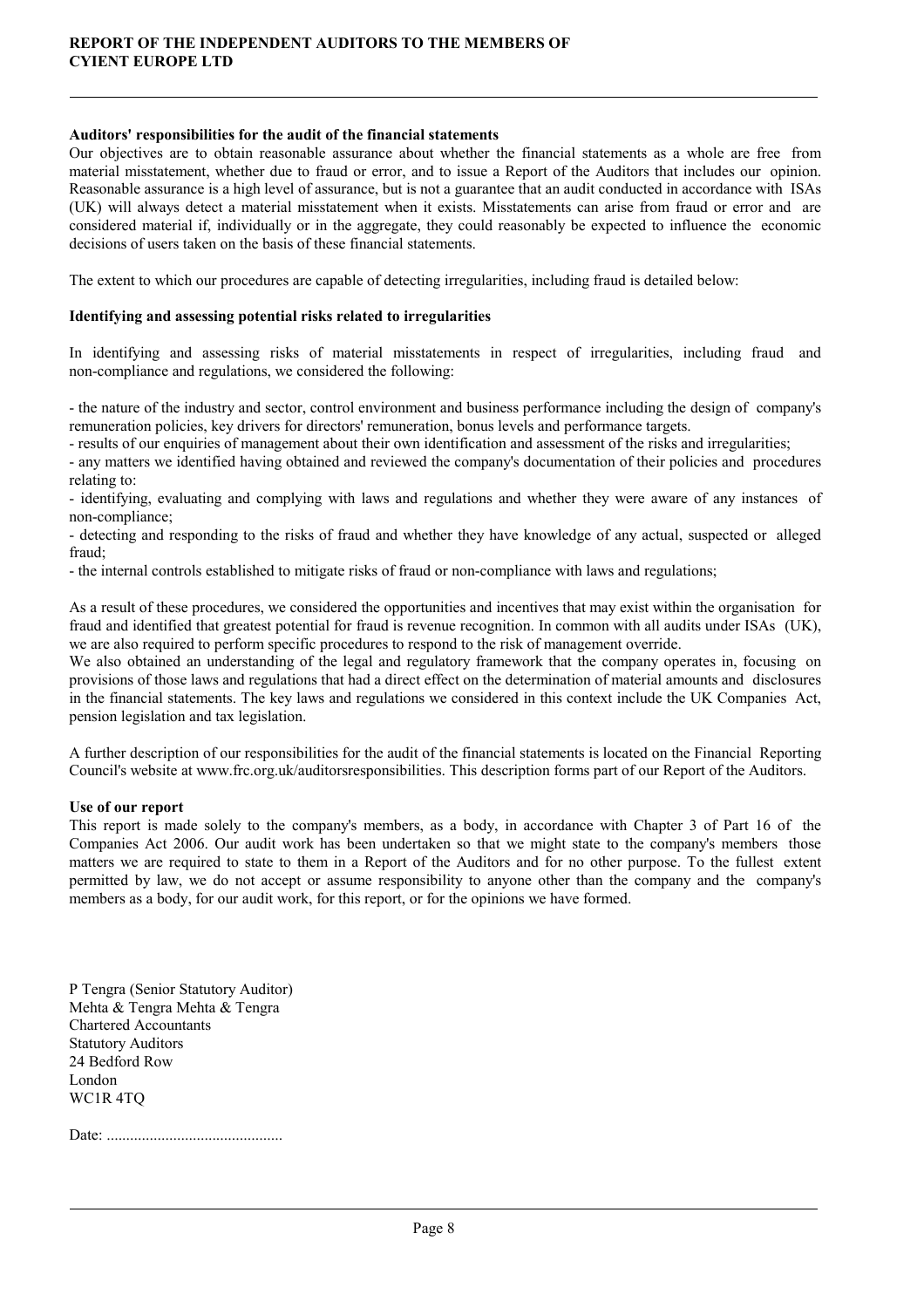# INCOME STATEMENT FOR THE YEAR ENDED 31 MARCH 2022

|                                        | <b>Notes</b>   | 2022<br>$\pmb{\mathfrak{L}}$ | 2021<br>£      |
|----------------------------------------|----------------|------------------------------|----------------|
| <b>TURNOVER</b>                        |                | 37,873,128                   | 38,336,859     |
| Cost of sales                          |                | (30, 937, 819)               | (30, 384, 497) |
| <b>GROSS PROFIT</b>                    |                | 6,935,309                    | 7,952,362      |
| Administrative expenses                |                | (5,431,062)                  | (5,644,468)    |
|                                        |                | 1,504,247                    | 2,307,894      |
| Other operating income                 |                | 292,996                      | 637,741        |
| <b>OPERATING PROFIT</b>                | $\overline{4}$ | 1,797,243                    | 2,945,635      |
| Interest receivable and similar income |                | 221,652                      | 265,492        |
|                                        |                | 2,018,895                    | 3,211,127      |
| Interest payable and similar expenses  | 5              | (275, 146)                   | (333, 195)     |
| PROFIT BEFORE TAXATION                 |                | 1,743,749                    | 2,877,932      |
| Tax on profit                          | 6              | (359, 574)                   | (327, 530)     |
| PROFIT FOR THE FINANCIAL YEAR          |                | 1,384,175                    | 2,550,402      |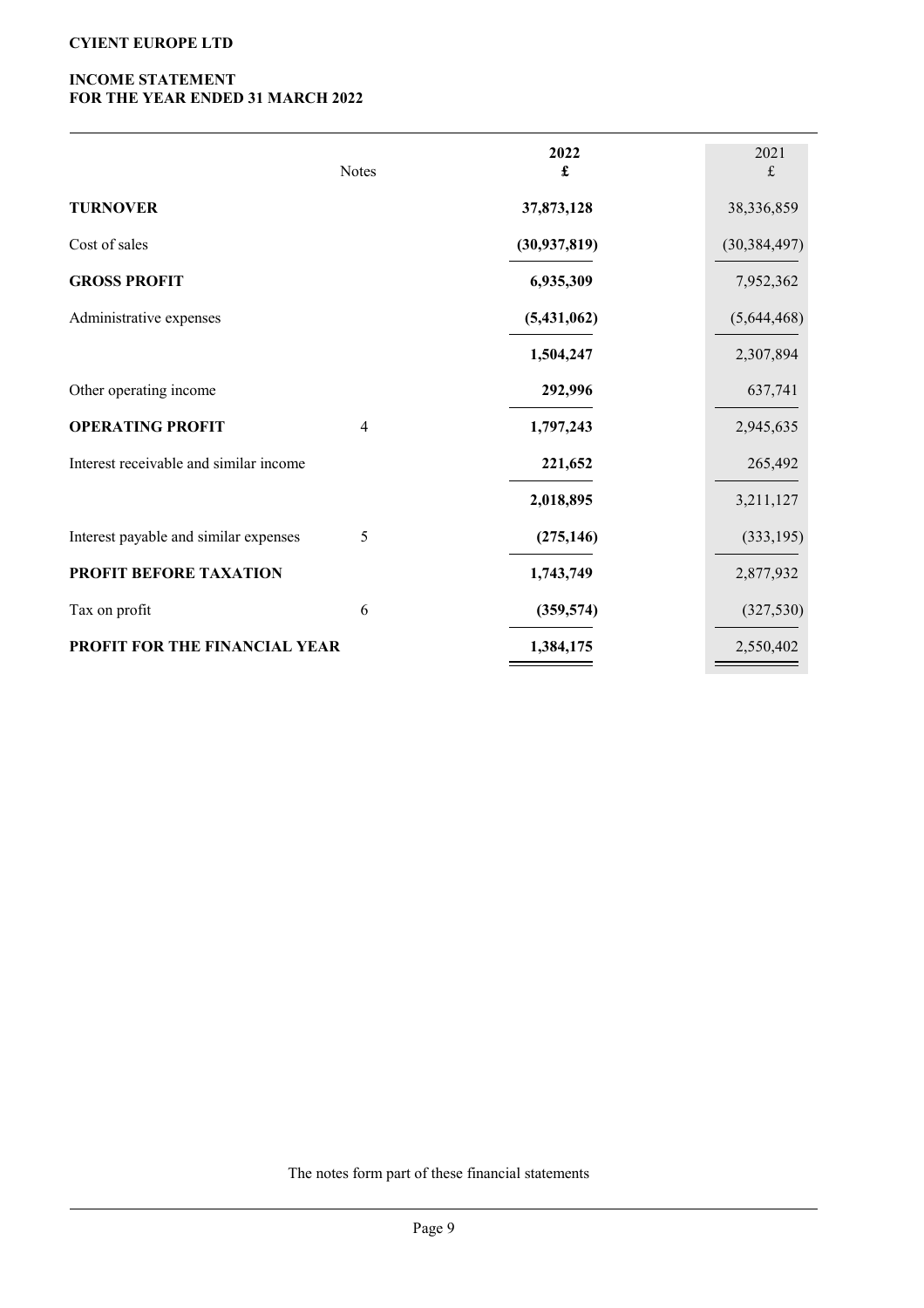## OTHER COMPREHENSIVE INCOME FOR THE YEAR ENDED 31 MARCH 2022

|                                                          | <b>Notes</b> | 2022<br>£ | 2021<br>£ |
|----------------------------------------------------------|--------------|-----------|-----------|
| <b>PROFIT FOR THE YEAR</b>                               |              | 1,384,175 | 2,550,402 |
| <b>OTHER COMPREHENSIVE INCOME</b>                        |              | $\,$      |           |
| <b>TOTAL COMPREHENSIVE INCOME</b><br><b>FOR THE YEAR</b> |              | 1,384,175 | 2,550,402 |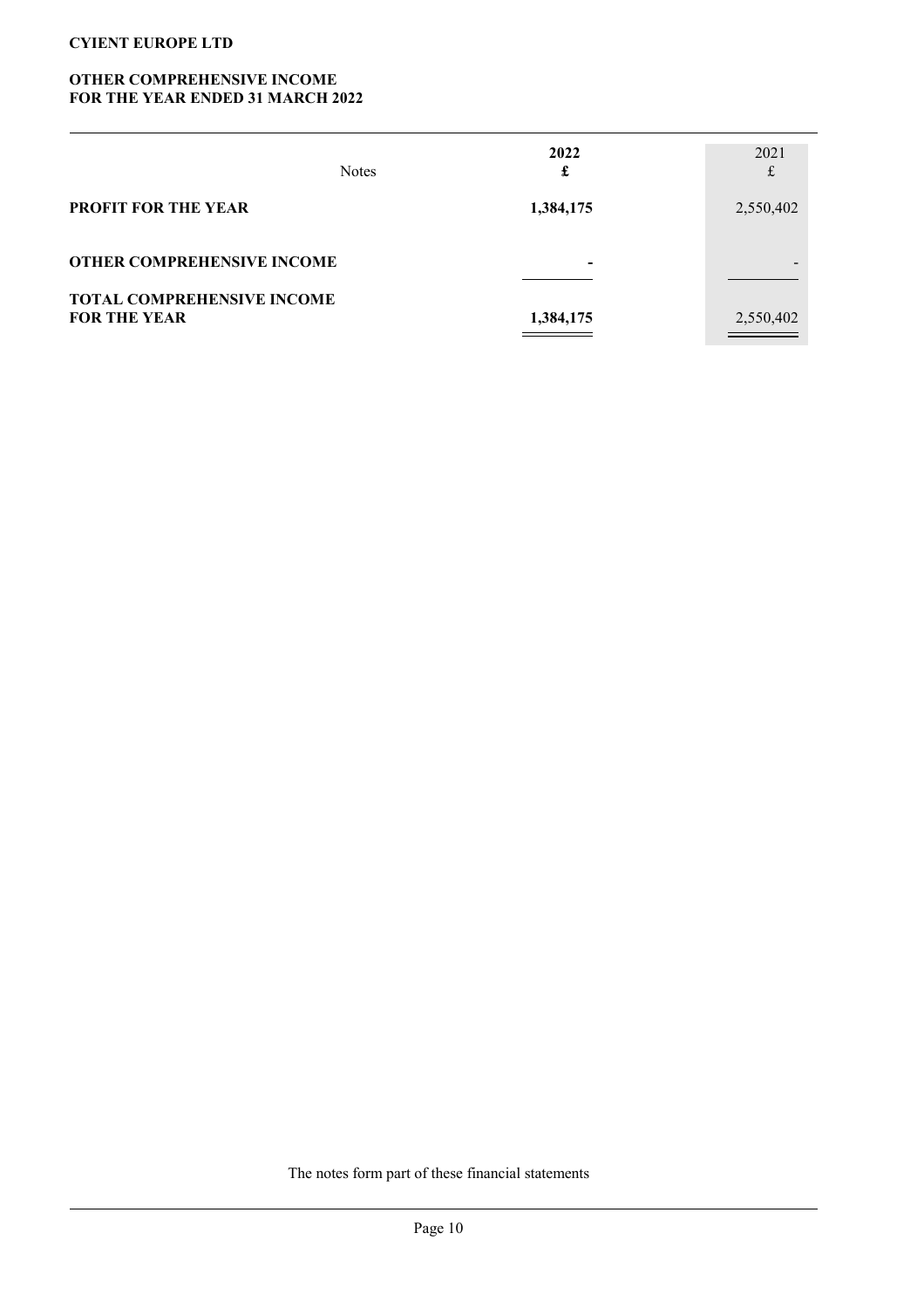## BALANCE SHEET 31 MARCH 2022

|                                                        |       | 2022          | 2021                      |
|--------------------------------------------------------|-------|---------------|---------------------------|
|                                                        | Notes | £             | $\ensuremath{\mathbf{f}}$ |
| <b>FIXED ASSETS</b>                                    |       |               |                           |
| Intangible assets                                      | 7     | 397,312       | 727,206                   |
| Tangible assets                                        | 8     | 627,368       | 899,121                   |
| Investments                                            | 9     | 16,834,490    | 16,834,490                |
|                                                        |       | 17,859,170    | 18,460,817                |
| <b>CURRENT ASSETS</b>                                  |       |               |                           |
| Debtors                                                | 10    | 22,677,781    | 22,498,681                |
| Cash at bank and in hand                               |       | 538,080       | 1,316,357                 |
|                                                        |       | 23,215,861    | 23,815,038                |
| <b>CREDITORS</b>                                       |       |               |                           |
| Amounts falling due within one year                    | 11    | (31,683,530)  | (28, 868, 765)            |
| <b>NET CURRENT LIABILITIES</b>                         |       | (8,467,669)   | (5,053,727)               |
| <b>TOTAL ASSETS LESS CURRENT</b><br><b>LIABILITIES</b> |       | 9,391,501     | 13,407,090                |
| <b>CREDITORS</b>                                       |       |               |                           |
| Amounts falling due after more than one                |       |               |                           |
| year                                                   | 12    | (2, 253, 266) | (7,653,030)               |
| PROVISIONS FOR LIABILITIES                             | 16    | (91, 473)     | (91, 473)                 |
| <b>NET ASSETS</b>                                      |       | 7,046,762     | 5,662,587                 |
|                                                        |       |               |                           |
| <b>CAPITAL AND RESERVES</b>                            |       |               |                           |
| Called up share capital                                | 17    | 1,850,000     | 1,850,000                 |
| Share premium                                          | 18    | 552,427       | 552,427                   |
| Retained earnings                                      | 18    | 4,644,335     | 3,260,160                 |
| <b>SHAREHOLDERS' FUNDS</b>                             | 19    | 7,046,762     | 5,662,587                 |
|                                                        |       |               |                           |

The financial statements were approved by the Board of Directors and authorised for issue on ............................................. and were signed on its behalf by:

........................................................................ J P Renard - Director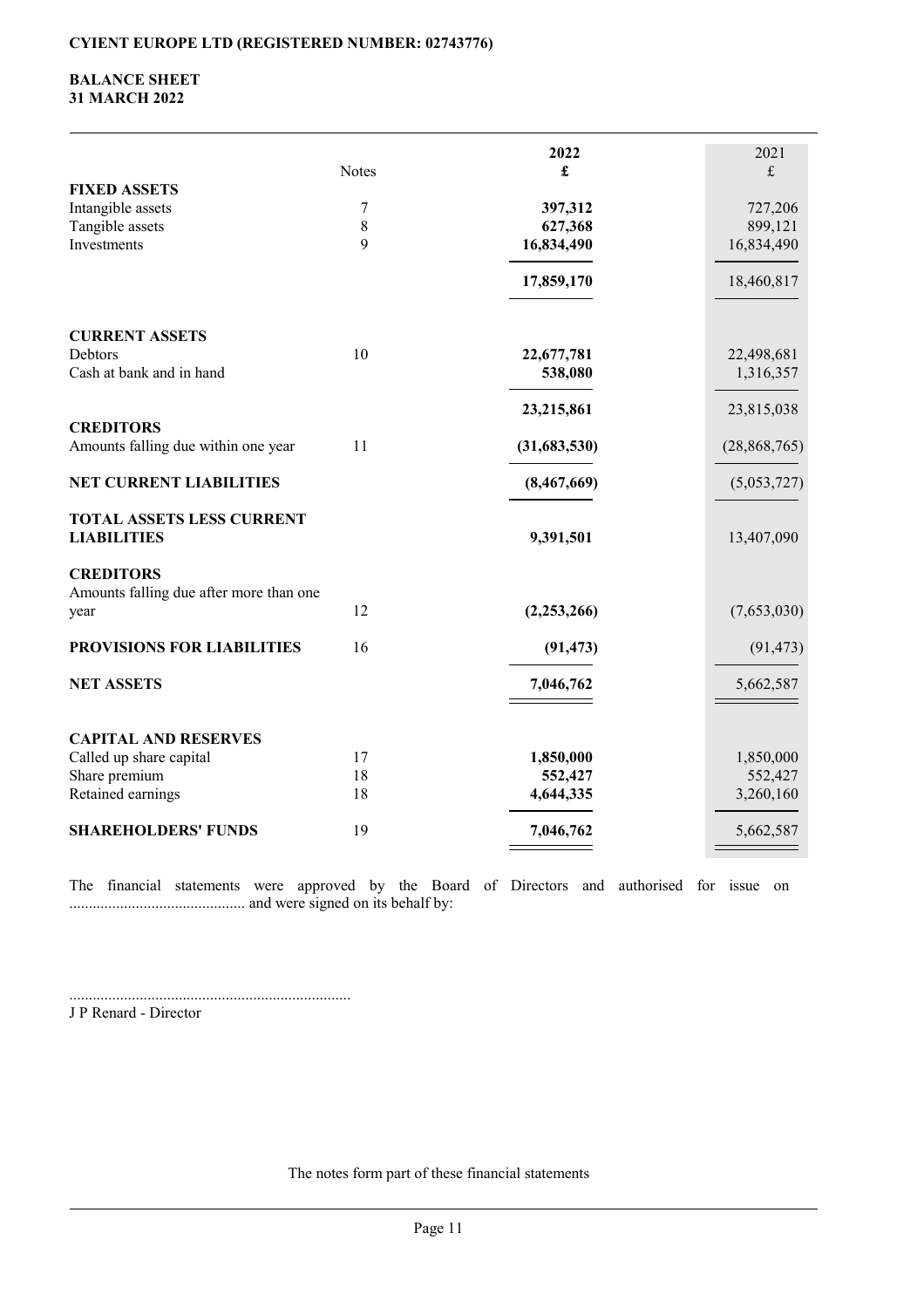## STATEMENT OF CHANGES IN EQUITY FOR THE YEAR ENDED 31 MARCH 2022

|                                                        | Called up<br>share<br>capital<br>£ | <b>Retained</b><br>earnings<br>£ | <b>Share</b><br>premium<br>£ | <b>Total</b><br>equity<br>£ |
|--------------------------------------------------------|------------------------------------|----------------------------------|------------------------------|-----------------------------|
| <b>Balance at 1 April 2020</b>                         | 1,850,000                          | 709,758                          | 552,427                      | 3,112,185                   |
| <b>Changes in equity</b><br>Total comprehensive income | $\blacksquare$                     | 2,550,402                        |                              | 2,550,402                   |
| <b>Balance at 31 March 2021</b>                        | 1,850,000                          | 3,260,160                        | 552,427                      | 5,662,587                   |
| Changes in equity<br>Total comprehensive income        | $\overline{\phantom{a}}$           | 1,384,175                        |                              | 1,384,175                   |
| <b>Balance at 31 March 2022</b>                        | 1,850,000                          | 4,644,335                        | 552,427                      | 7,046,762                   |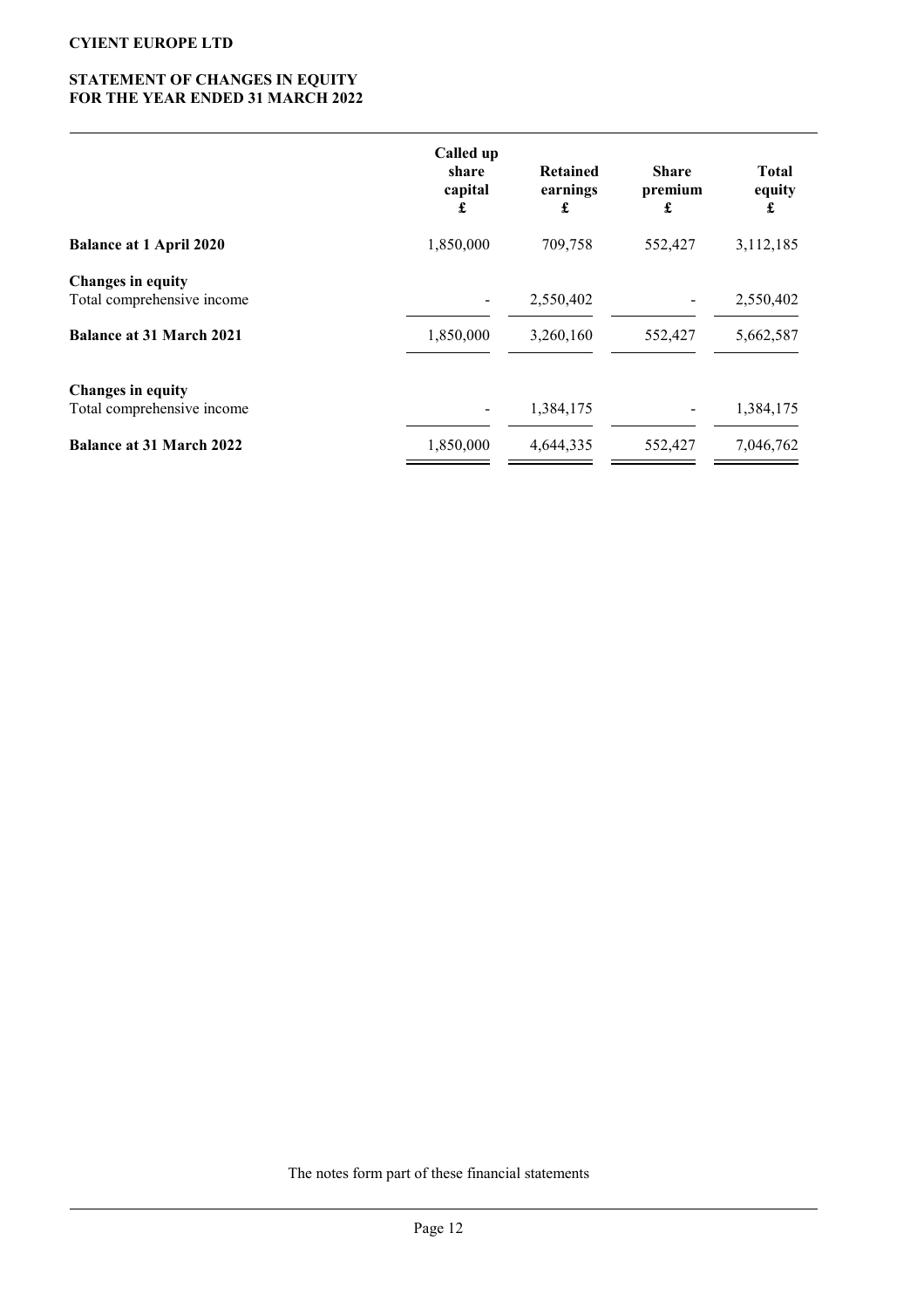### NOTES TO THE FINANCIAL STATEMENTS FOR THE YEAR ENDED 31 MARCH 2022

### 1. STATUTORY INFORMATION

Cyient Europe Ltd is a private company, limited by shares, registered in England and Wales. The company's registered number and registered office address can be found on the Company Information page.

### 2. ACCOUNTING POLICIES

### Basis of preparing the financial statements

These financial statements have been prepared in accordance with Financial Reporting Standard 102 "The Financial Reporting Standard applicable in the UK and Republic of Ireland" and the Companies Act 2006. The financial statements have been prepared under the historical cost convention.

### Financial Reporting Standard 102 - reduced disclosure exemptions

The company has taken advantage of the following disclosure exemption in preparing these financial statements, as permitted by FRS 102 "The Financial Reporting Standard applicable in the UK and Republic of Ireland":

the requirements of Section 7 Statement of Cash Flows.

#### Turnover

Turnover represents amounts receivable for goods and services net of VAT and trade discounts.

#### Revenue recognition

Licence revenues are recognised when risk of ownership transfers to customers which is deemed to occur on acceptance by customers.

Training related revenues are recorded once the training has been provided.

Maintenance and support revenues are recognised on a straight line basis over the contract.

Professional service revenues provided to customers on a fixed price basis are recorded on a percentage of completion. Revenue for such services are recognised based on completion of specified "milestones" as per the terms of the contract.

The cost of work supplied and recognised by Cyient Ltd (India) is also recognised by the company together with its corresponding revenue.

Amounts billed in advance are classified under creditors as deferred income.

#### Goodwill

Goodwill represents the excess of the consideration paid over the fair value of net assets acquired, less any provision for impairment. Acquired goodwill is written off in equal annual instalments over its estimated useful economic life.

Goodwill acquired on the purchase of the Bristol trade is amortised over 8 years.

The directors conduct an annual review on goodwill and any impairment to the value of goodwill is adjusted in the financial statements.

#### Intangible assets

Intangible assets are initially measured at cost. After initial recognition, intangible assets are measured at cost less any accumulated amortisation and any accumulated impairment losses.

Customer contracts are being amortised evenly over their estimated useful life of 5 years.

Computer software is being amortised evenly over its estimated useful life of 3 years.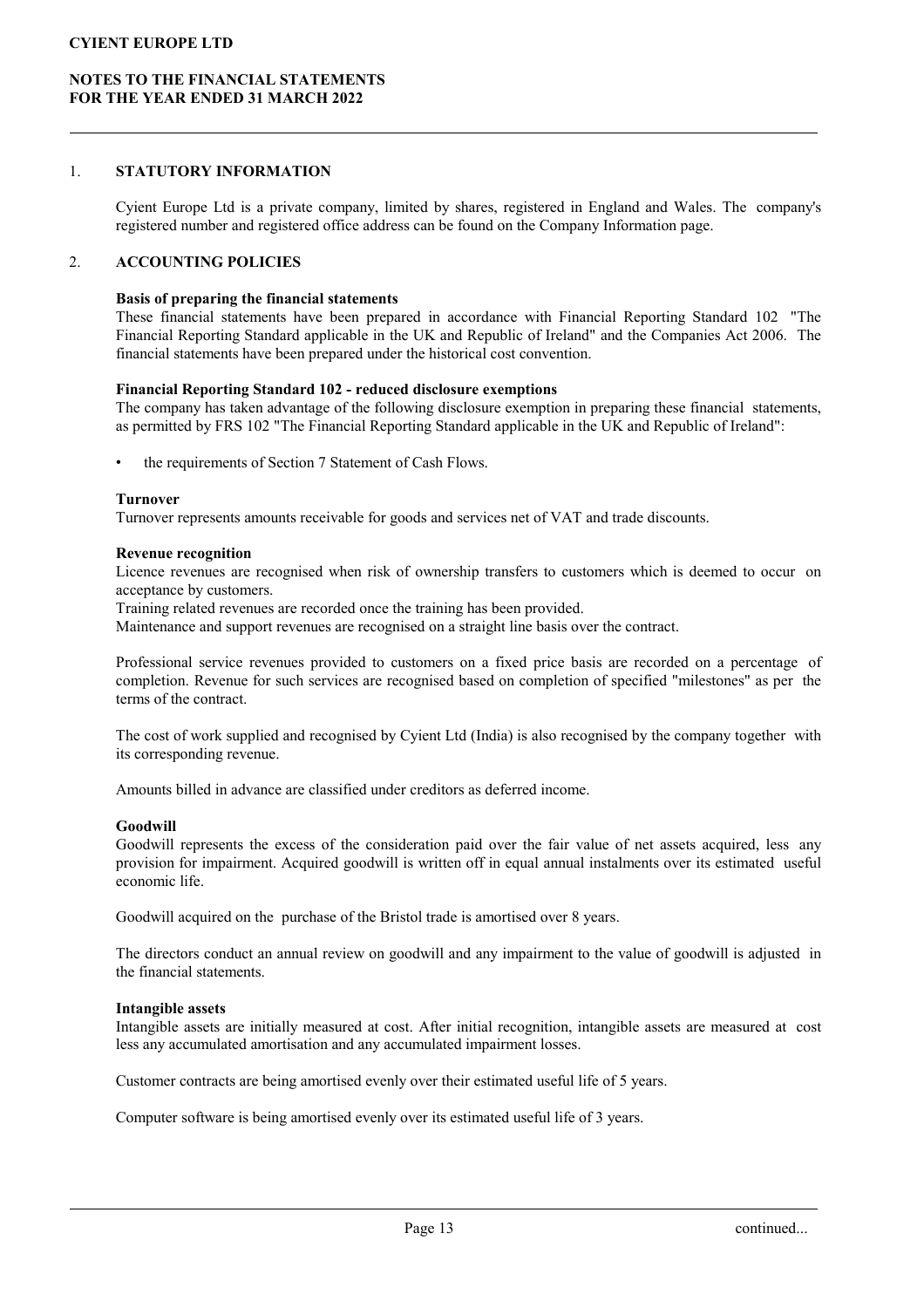## NOTES TO THE FINANCIAL STATEMENTS - continued FOR THE YEAR ENDED 31 MARCH 2022

### 2. ACCOUNTING POLICIES - continued

#### Tangible fixed assets

Tangible fixed assets are stated at cost less depreciation. Depreciation is provided at rates calculated to write off the cost less estimated residual value of each asset over its expected useful life, as follows:

| Plant and machinery              | $-33$ 1/3% on cost     |
|----------------------------------|------------------------|
| Fixtures, fittings and equipment | $-15\% - 20\%$ on cost |

#### Investments in subsidiaries

Investments in subsidiary undertakings are recognised at cost.

#### Taxation

Taxation for the year comprises current and deferred tax. Tax is recognised in the Income Statement, except to the extent that it relates to items recognised in other comprehensive income or directly in equity.

Current or deferred taxation assets and liabilities are not discounted.

Current tax is recognised at the amount of tax payable using the tax rates and laws that have been enacted or substantively enacted by the balance sheet date.

### Deferred tax

Deferred tax is recognised in respect of all timing differences that have originated but not reversed at the balance sheet date.

Timing differences arise from the inclusion of income and expenses in tax assessments in periods different from those in which they are recognised in financial statements. Deferred tax is measured using tax rates and laws that have been enacted or substantively enacted by the year end and that are expected to apply to the reversal of the timing difference.

Unrelieved tax losses and other deferred tax assets are recognised only to the extent that it is probable that they will be recovered against the reversal of deferred tax liabilities or other future taxable profits.

#### Foreign currencies

Transactions in foreign currencies are translated at the foreign exchange rate ruling at the date of the transaction. Monetary assets and liabilities denominated in foreign currencies at the balance sheet date are translated at the foreign exchange rate ruling at that date. Foreign exchange differences arising on translation are recognised in the income statement. Non- monetary assets and liabilities that are measured in terms of the historical cost in a foreign currency are translated using the exchange rate at the date of the transaction.

#### Pension costs and other post-retirement benefits

The company operates a defined contribution pension scheme. Contributions payable to the company's pension scheme are charged to profit or loss in the period to which they relate.

#### Related party transactions

The company has taken advantage of Section 33.1A of FRS 102 and not disclosed transactions entered into between members of the group headed by the parent company Cyient Ltd.

#### Stock options

The value of stock options available to employees are recognised in the profit and loss account and treated as a creditor on the balance sheet until the option is exercised.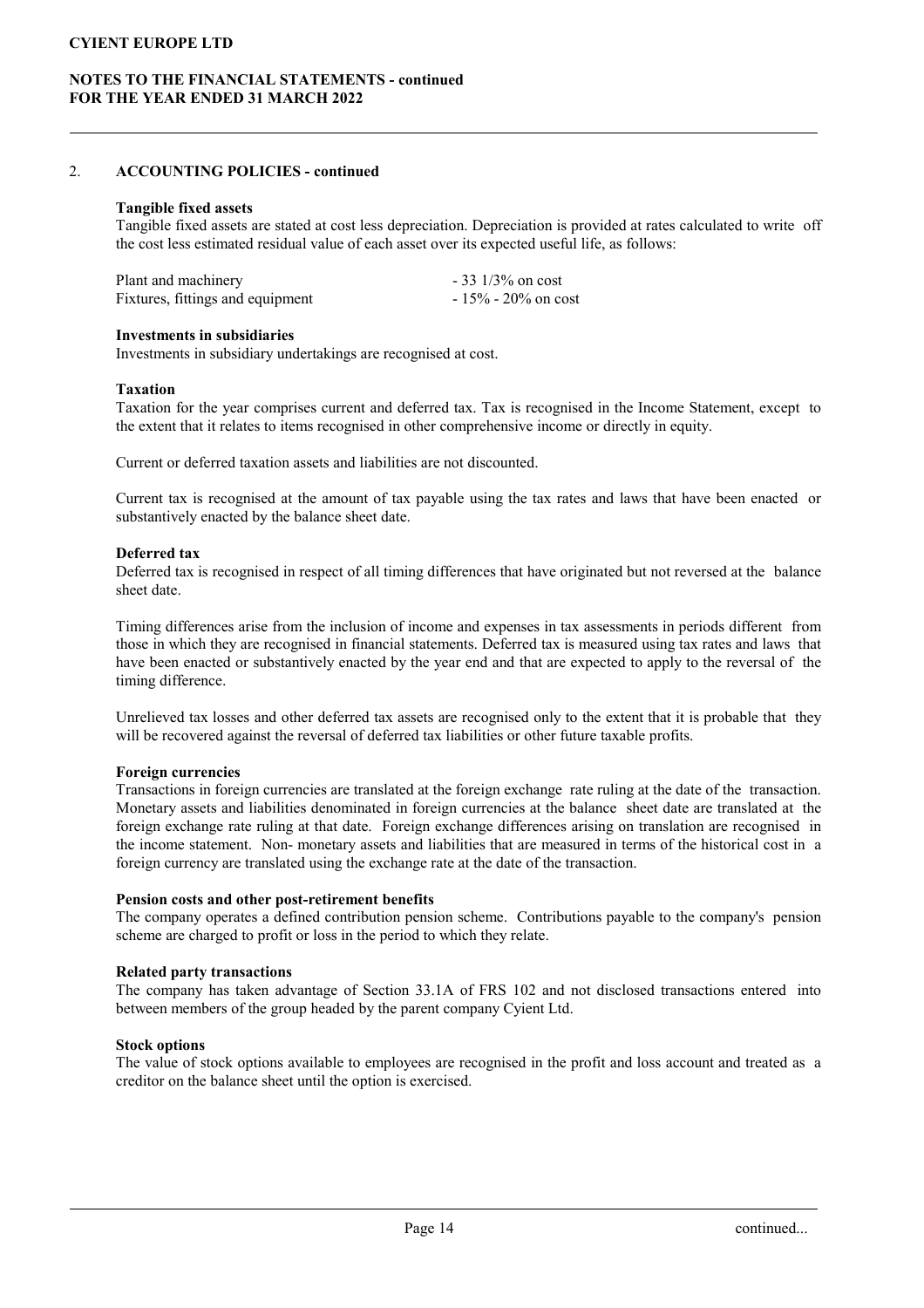# NOTES TO THE FINANCIAL STATEMENTS - continued FOR THE YEAR ENDED 31 MARCH 2022

### 3. EMPLOYEES AND DIRECTORS

|    |                                                                                   | 2022<br>£         | 2021<br>£             |
|----|-----------------------------------------------------------------------------------|-------------------|-----------------------|
|    | Wages and salaries                                                                | 7,474,447         | 11,420,334            |
|    | Social security costs                                                             | 817,146           | 938,700               |
|    | Other pension costs                                                               | 468,142           | 594,258               |
|    |                                                                                   | 8,759,735         | 12,953,292            |
|    | The average number of employees during the year was as follows:                   |                   |                       |
|    |                                                                                   | 2022              | 2021                  |
|    | Administrative staff                                                              |                   | 12                    |
|    | Others                                                                            |                   | 177                   |
|    | ** PLEASE COMPLETE CURRENT YEAR CLIENT SCREEN WITH DETAILS                        |                   |                       |
|    |                                                                                   |                   | 189                   |
|    |                                                                                   |                   |                       |
|    |                                                                                   |                   |                       |
|    |                                                                                   | 2022              | 2021                  |
|    | Directors' remuneration                                                           | £<br>553,927      | $\frak{t}$<br>433,896 |
|    | Directors' pension contributions to money purchase schemes                        | 50,721            | 44,045                |
|    |                                                                                   |                   |                       |
|    | The number of directors to whom retirement benefits were accruing was as follows: |                   |                       |
|    | Money purchase schemes                                                            |                   | 2                     |
|    |                                                                                   |                   |                       |
|    | Information regarding the highest paid director is as follows:                    |                   |                       |
|    |                                                                                   | 2022              | 2021                  |
|    |                                                                                   | £                 | $\frak{t}$            |
|    | Emoluments etc<br>Pension contributions to money purchase schemes                 | 363,196<br>24,552 | 255,084<br>27,768     |
|    |                                                                                   |                   |                       |
| 4. | <b>OPERATING PROFIT</b>                                                           |                   |                       |
|    |                                                                                   |                   |                       |

The operating profit is stated after charging/(crediting):

|                                           | 2022      | 2021       |
|-------------------------------------------|-----------|------------|
|                                           | £         | £          |
| Depreciation - owned assets               | 200,320   | 339,101    |
| Profit on disposal of fixed assets        | (54, 510) | (72, 348)  |
| Goodwill amortisation                     | 215,388   | 215,388    |
| Customer contacts amortisation            | 120,000   | 180,000    |
| Computer software amortisation            | 9,806     | 17,986     |
| Auditors' remuneration                    | 28,500    | 37,000     |
| Auditors' remuneration for non audit work | 10,250    | 11,000     |
| Foreign exchange differences              | 67,164    | (649, 274) |
|                                           |           |            |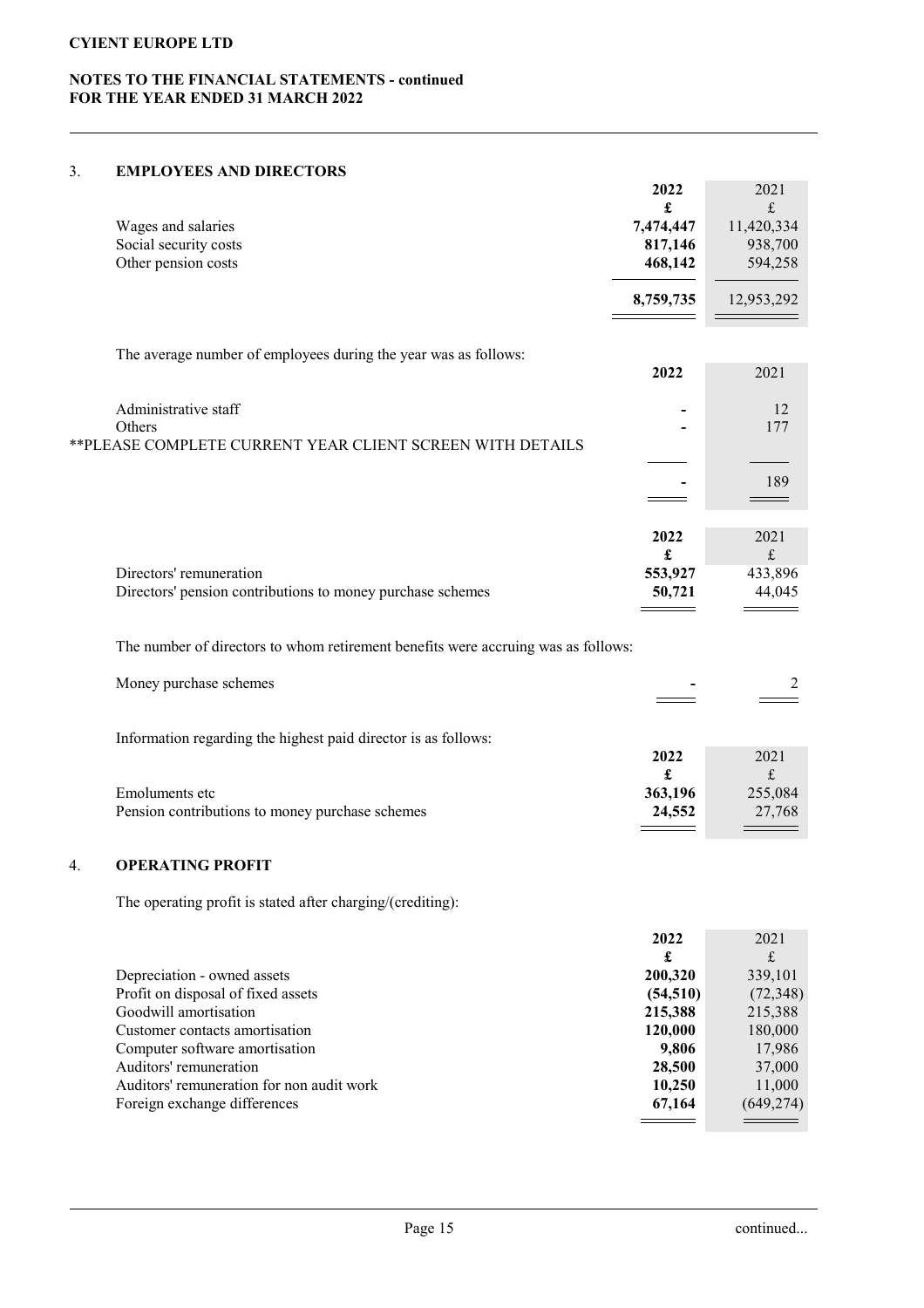## NOTES TO THE FINANCIAL STATEMENTS - continued FOR THE YEAR ENDED 31 MARCH 2022

### 5. INTEREST PAYABLE AND SIMILAR EXPENSES

|                       | 2022    | 2021                              |
|-----------------------|---------|-----------------------------------|
|                       | £       |                                   |
| Other interest        | 173,157 | 209,490                           |
| Intercompany interest | 101,989 | 123,705                           |
|                       |         |                                   |
|                       | 275,146 | 333,195                           |
|                       |         | and the control of the control of |

## 6. TAXATION

# Analysis of the tax charge

The tax charge on the profit for the year was as follows:

|                                    | 2022<br>£ | 2021<br>£ |
|------------------------------------|-----------|-----------|
| Current tax:<br>UK corporation tax | 329,671   | 292,592   |
| Over provision of Corporation tax  | 29,903    | 14,743    |
| Total current tax                  | 359,574   | 307,335   |
| Deferred tax                       | ٠         | 20,195    |
| Tax on profit                      | 359,574   | 327,530   |

# 7. INTANGIBLE FIXED ASSETS

|                       | Goodwill<br>£ | <b>Customer</b><br>contacts<br>£ | Computer<br>software<br>£ | <b>Totals</b><br>£ |
|-----------------------|---------------|----------------------------------|---------------------------|--------------------|
| <b>COST</b>           |               |                                  |                           |                    |
| At 1 April 2021       | 1,723,105     | 900,000                          | 298,440                   | 2,921,545          |
| <b>Additions</b>      |               |                                  | 15,300                    | 15,300             |
| At 31 March 2022      | 1,723,105     | 900,000                          | 313,740                   | 2,936,845          |
| <b>AMORTISATION</b>   |               |                                  |                           |                    |
| At 1 April 2021       | 1,122,534     | 780,000                          | 291,805                   | 2,194,339          |
| Amortisation for year | 215,388       | 120,000                          | 9,806                     | 345,194            |
| At 31 March 2022      | 1,337,922     | 900,000                          | 301,611                   | 2,539,533          |
| <b>NET BOOK VALUE</b> |               |                                  |                           |                    |
| At 31 March 2022      | 385,183       |                                  | 12,129                    | 397,312            |
| At 31 March 2021      | 600,571       | 120,000                          | 6,635                     | 727,206            |
|                       |               |                                  |                           |                    |

Goodwill represents the excess of consideration paid over the fair value of net assets acquired.

Goodwill of £863,937 on the acquisition of the Bristol office on 1 November 2014 is being amortised over 8 years.

Goodwill of £859,167 was as a result of the hive up of Blom Aerofilms Ltd's trade, assets & liabilities by Cyient Europe Ltd on 1 April 2017 and is being amortised over 8 years.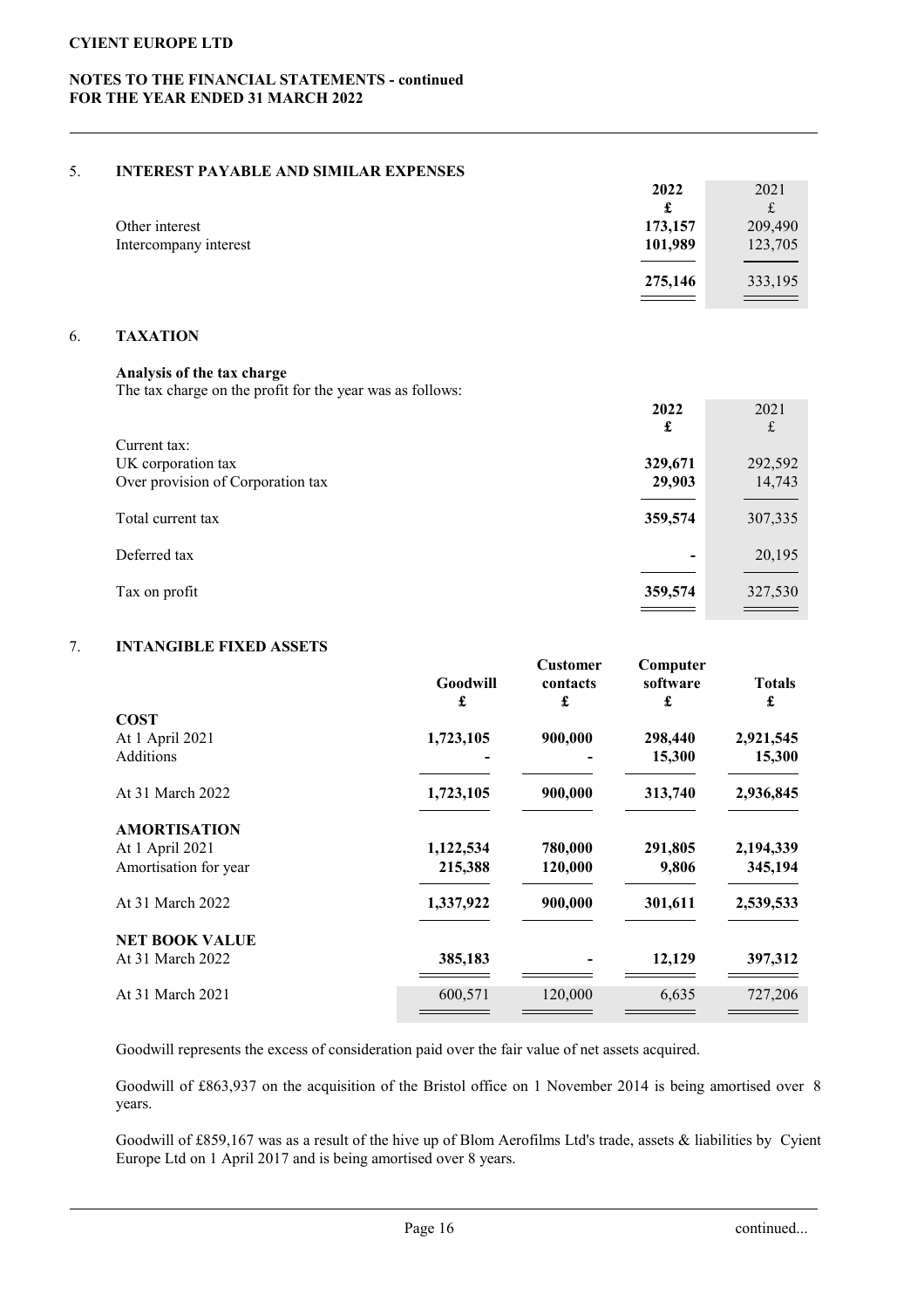## NOTES TO THE FINANCIAL STATEMENTS - continued FOR THE YEAR ENDED 31 MARCH 2022

### 8. TANGIBLE FIXED ASSETS

|                        | <b>Short</b><br>leasehold<br>£                   | Office<br>Equipment<br>£   | <b>Fixtures</b><br>and<br>fittings<br>£ |
|------------------------|--------------------------------------------------|----------------------------|-----------------------------------------|
| <b>COST</b>            |                                                  |                            |                                         |
| At 1 April 2021        | 17,848                                           | 762,957                    | 532,666                                 |
| Additions              |                                                  |                            |                                         |
| Disposals              |                                                  | (276, 821)                 |                                         |
| At 31 March 2022       | 17,848                                           | 486,136                    | 532,666                                 |
| <b>DEPRECIATION</b>    |                                                  |                            |                                         |
| At 1 April 2021        | 6,148                                            | 329,376                    | 246,976                                 |
| Charge for year        | 2,028                                            | 67,618                     | 45,354                                  |
| Eliminated on disposal |                                                  | (111, 534)                 |                                         |
| At 31 March 2022       | 8,176                                            | 285,460                    | 292,330                                 |
| <b>NET BOOK VALUE</b>  |                                                  |                            |                                         |
| At 31 March 2022       | 9,672                                            | 200,676                    | 240,336                                 |
| At 31 March 2021       | 11,700                                           | 433,581                    | 285,690                                 |
|                        | <b>Motor</b><br>vehicles<br>$\pmb{\mathfrak{L}}$ | Computer<br>equipment<br>£ | <b>Totals</b><br>$\pmb{\mathfrak{L}}$   |
| <b>COST</b>            |                                                  |                            |                                         |
| At 1 April 2021        | 11,895                                           | 876,535                    | 2,201,901                               |
| Additions              |                                                  | 94,125                     | 94,125                                  |
| Disposals              | (909)                                            | (4,172)                    | (281,902)                               |
| At 31 March 2022       | 10,986                                           | 966,488                    | 2,014,124                               |
| <b>DEPRECIATION</b>    |                                                  |                            |                                         |
|                        | 7.110                                            | F13.131                    | 1.202.500                               |

| <b>DEPRECIATION</b>    |       |         |            |
|------------------------|-------|---------|------------|
| At 1 April 2021        | 7.149 | 713,131 | 1,302,780  |
| Charge for year        | 1,037 | 84,283  | 200,320    |
| Eliminated on disposal | (846) | (3,964) | (116, 344) |
| At 31 March 2022       | 7.340 | 793,450 | 1,386,756  |
| <b>NET BOOK VALUE</b>  |       |         |            |
| At 31 March 2022       | 3.646 | 173,038 | 627,368    |

At 31 March 2021  $\frac{4,746}{\sqrt{163.404}} \frac{163,404}{\sqrt{163.404}} \frac{899,121}{\sqrt{163.404}}$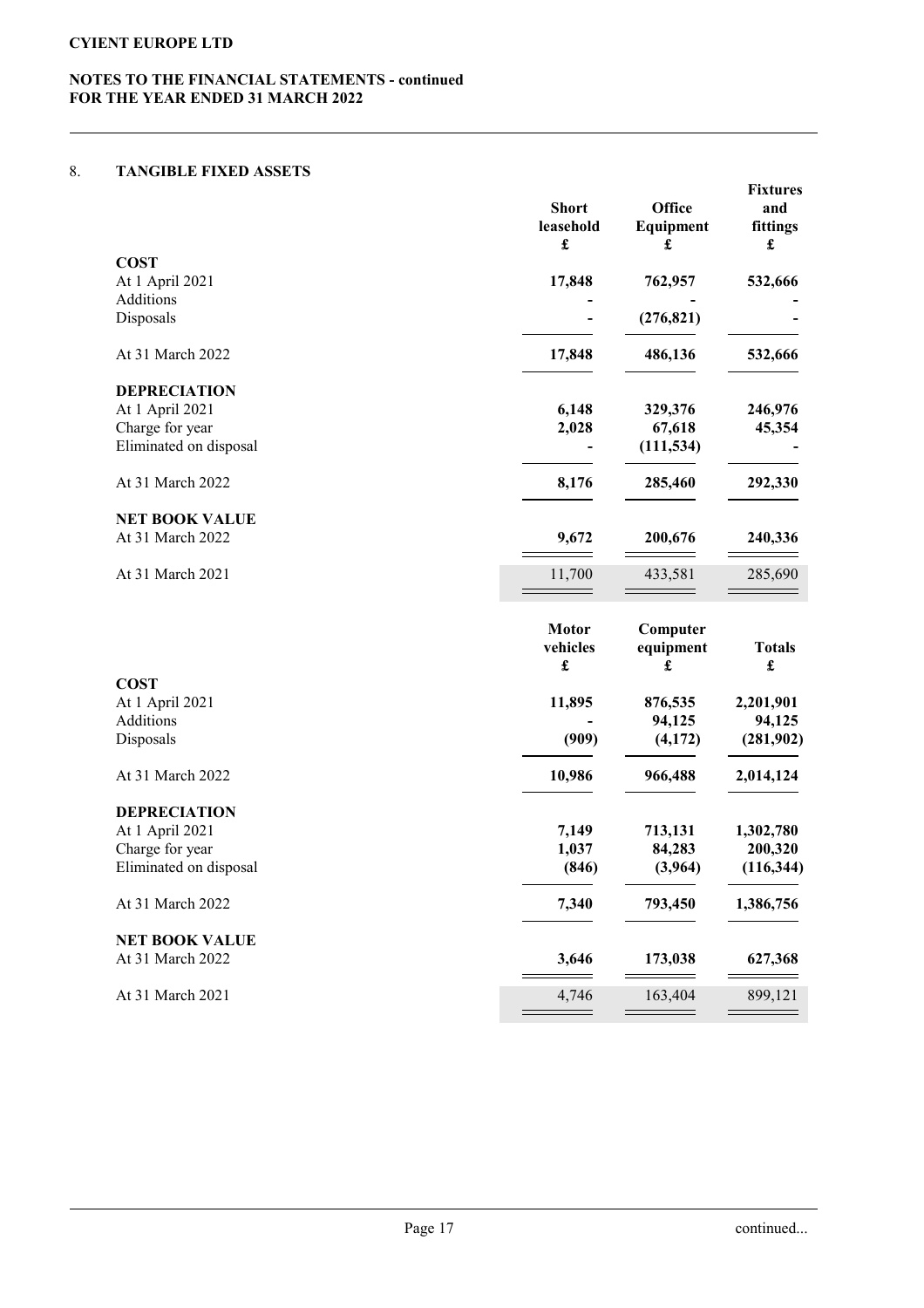# NOTES TO THE FINANCIAL STATEMENTS - continued FOR THE YEAR ENDED 31 MARCH 2022

### 9. FIXED ASSET INVESTMENTS

|                       | <b>Shares</b> in<br>group<br>undertakings<br>£ | <b>Listed</b><br>investments<br>£ | <b>Unlisted</b><br>investments<br>£ | <b>Totals</b><br>£ |
|-----------------------|------------------------------------------------|-----------------------------------|-------------------------------------|--------------------|
| <b>COST</b>           |                                                |                                   |                                     |                    |
| At 1 April 2021       |                                                |                                   |                                     |                    |
| and 31 March 2022     | 15,695,034                                     | 100,000                           | 1,137,507                           | 16,932,541         |
| <b>PROVISIONS</b>     |                                                |                                   |                                     |                    |
| At 1 April 2021       |                                                |                                   |                                     |                    |
| and 31 March 2022     |                                                | 98,051                            |                                     | 98,051             |
| <b>NET BOOK VALUE</b> |                                                |                                   |                                     |                    |
| At 31 March 2022      | 15,695,034                                     | 1.949                             | 1,137,507                           | 16,834,490         |
| At 31 March 2021      | 15,695,034                                     | 1,949                             | 1,137,507                           | 16,834,490         |
|                       |                                                |                                   |                                     |                    |

The company's investments at the Balance Sheet date in the share capital of companies include the following:

### Cyient BV

Registered office: the Netherlands Nature of business: Utilities & Telecom

| Class of shares:               | $\frac{0}{0}$<br>holding |                          |            |
|--------------------------------|--------------------------|--------------------------|------------|
|                                |                          |                          |            |
| Ordinary                       | 100.00                   |                          |            |
|                                |                          | 2022                     | 2021       |
|                                |                          | £                        | £          |
| Aggregate capital and reserves |                          |                          | 6,034,366  |
| Profit for the year            |                          | $\overline{\phantom{0}}$ | 1,155,923  |
|                                |                          |                          |            |
|                                |                          |                          |            |
| <b>Cyient Schweiz GmbH</b>     |                          |                          |            |
| Registered office: Switzerland |                          |                          |            |
| Nature of business: Telecom    |                          |                          |            |
|                                | $\frac{0}{0}$            |                          |            |
| Class of shares:               | holding                  |                          |            |
|                                | 100.00                   |                          |            |
| Ordinary                       |                          |                          |            |
|                                |                          | 2022                     | 2021       |
|                                |                          | £                        | £          |
| Aggregate capital and reserves |                          |                          | 1,936,149  |
|                                |                          |                          |            |
|                                |                          |                          |            |
| Loss for the year              |                          |                          | (101, 854) |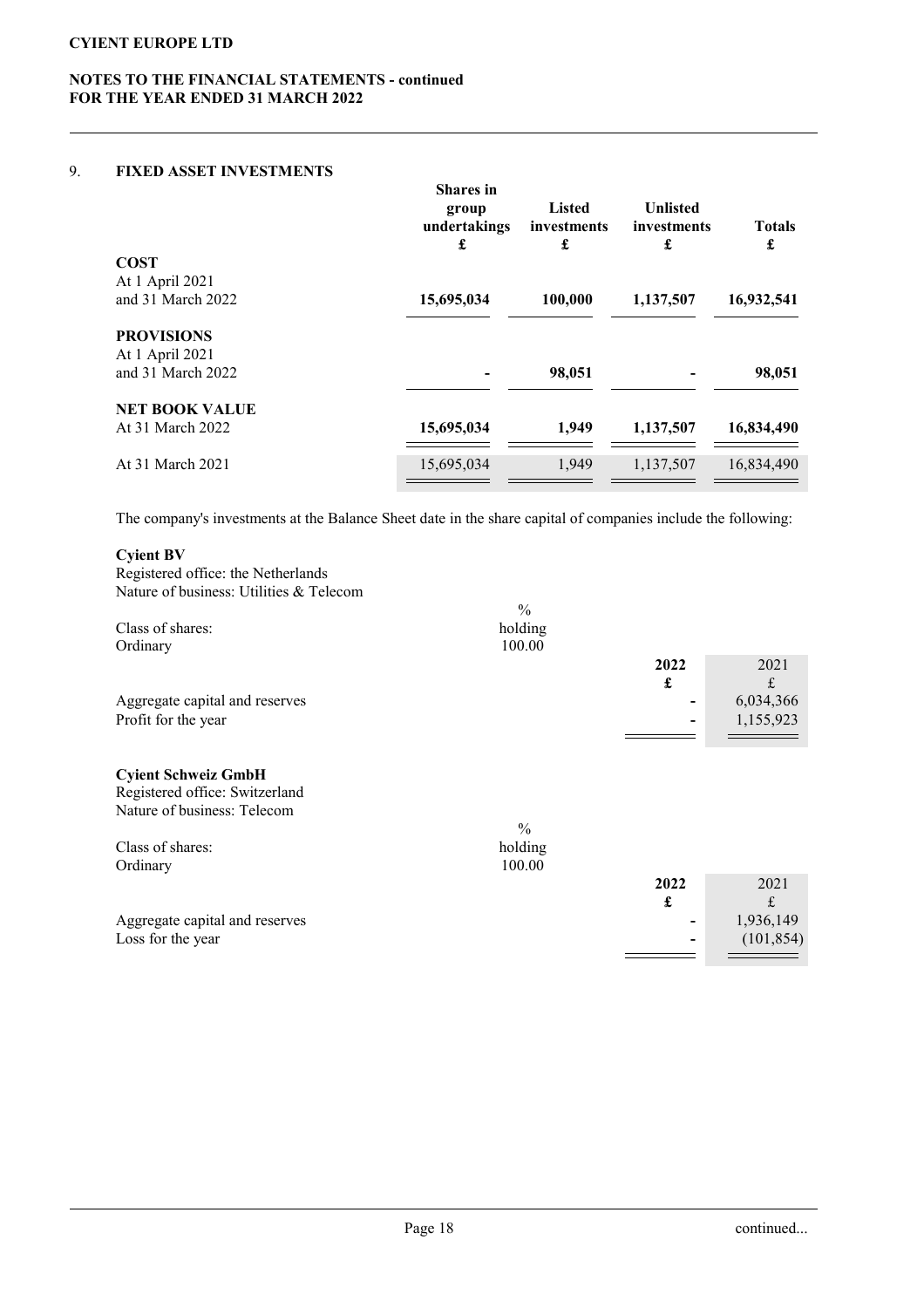## NOTES TO THE FINANCIAL STATEMENTS - continued FOR THE YEAR ENDED 31 MARCH 2022

### 9. FIXED ASSET INVESTMENTS - continued

### Cyient SRO

| Registered office: the Czech Republic                                                                        |                                    |      |               |
|--------------------------------------------------------------------------------------------------------------|------------------------------------|------|---------------|
| Nature of business: telecom                                                                                  |                                    |      |               |
| Class of shares:<br>Ordinary                                                                                 | $\frac{0}{0}$<br>holding<br>100.00 |      |               |
|                                                                                                              |                                    | 2022 | 2021          |
|                                                                                                              |                                    | £    | £             |
| Aggregate capital and reserves                                                                               |                                    | -    | (7, 787, 523) |
| Loss for the year                                                                                            |                                    | -    | (1,320,404)   |
| <b>Blom Aerofilms Limited</b><br>Registered office:<br>Nature of business: Geographical information services |                                    |      |               |
| Class of shares:                                                                                             | $\frac{0}{0}$<br>holding           |      |               |
| Ordinary                                                                                                     | 0.00                               |      |               |

The trade, assets & liabilities of Blom Aerofilms Ltd was hived up to Cyient Europe Ltd (the parent) on 1 April 2017.

### Ansem NV

Registered office: Belgium Nature of business: Analog ASIC design services

|                                | $\frac{0}{0}$ |                |           |
|--------------------------------|---------------|----------------|-----------|
| Class of shares:               | holding       |                |           |
| Ordinary                       | 100.00        |                |           |
|                                |               | 2022           | 2021      |
|                                |               | £              |           |
| Aggregate capital and reserves |               | -              | 2,164,083 |
| Profit for the year            |               | $\blacksquare$ | 410,309   |
|                                |               |                |           |

### Unlisted Investment

The unlisted investment of £1,137,507 represents a \$1.49m investment in a partnership called 'Vasuki 2019 Scsp, registered in Luxembourg and which invests in early stage technology companies within the automotive and related sectors.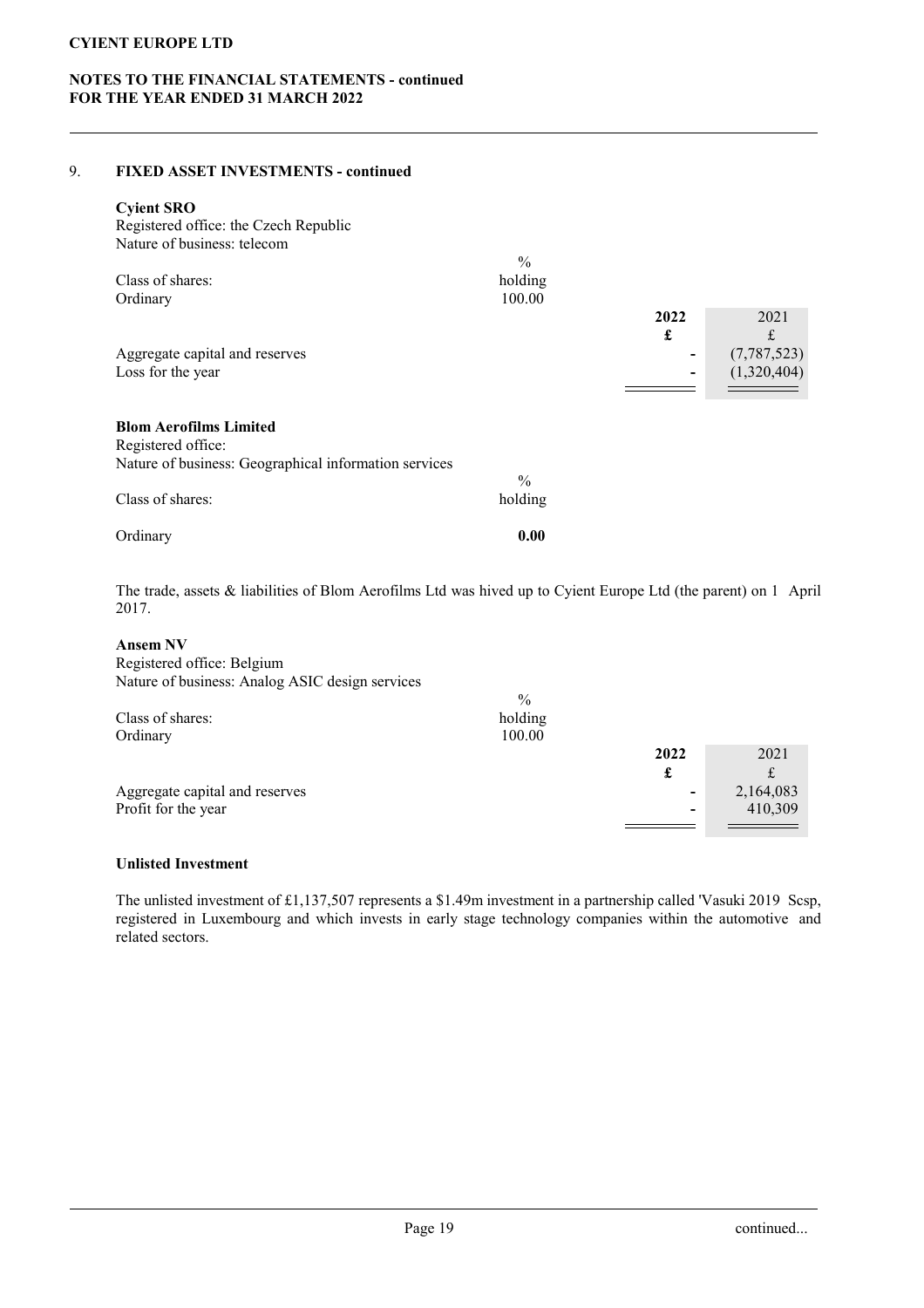# NOTES TO THE FINANCIAL STATEMENTS - continued FOR THE YEAR ENDED 31 MARCH 2022

### 10. DEBTORS

|                                               | 2022       | 2021       |
|-----------------------------------------------|------------|------------|
|                                               | £          | £          |
| Amounts falling due within one year:          |            |            |
| Trade debtors                                 | 6,735,503  | 7,964,349  |
| Other debtors                                 | 192,439    | 212,326    |
| Due from Parent Company                       | 10,203     |            |
| Due from related company                      | 7,202,808  | 6,411,012  |
| Due from subsidiary companies                 |            | 45,738     |
| Due from parent company                       |            | 380,269    |
| Prepayments and accrued income                | 3,932,025  | 2,880,184  |
|                                               | 18,072,978 | 17,893,878 |
| Amounts falling due after more than one year: |            |            |
| Loan to subsidiary                            | 4,604,803  | 4,604,803  |
|                                               |            |            |
| Aggregate amounts                             | 22,677,781 | 22,498,681 |
|                                               |            |            |

Interest is charges on the loan to the subsidiary at 3% per annum.

# 11. CREDITORS: AMOUNTS FALLING DUE WITHIN ONE YEAR

|                                         | 2022       | 2021       |
|-----------------------------------------|------------|------------|
|                                         | £          | £          |
| Bank loans and overdrafts (see note 13) | 13,325,362 | 8,345,788  |
| Other loans (see note 13)               | 1,206,716  | 605,559    |
| Trade creditors                         | 1,644,437  | 1,428,110  |
| Corporation tax                         | 494,781    | 292,592    |
| Social security and other taxes         | 1,037,181  | 1,723,514  |
| Other creditors                         | 108,551    | 218,808    |
| Due to related companies                | 9,745,436  | 8,824,715  |
| Due to subsidiary companies             | 1,405,337  | 1,859,318  |
| Due to parent company                   | 860,020    | 3,304,906  |
| Accruals and deferred income            | 1,855,709  | 2,265,455  |
|                                         |            |            |
|                                         | 31,683,530 | 28,868,765 |
|                                         |            |            |

### 12. CREDITORS: AMOUNTS FALLING DUE AFTER MORE THAN ONE YEAR

|                           | 2022           | 2021      |
|---------------------------|----------------|-----------|
|                           |                |           |
| Bank loans (see note 13)  | $\blacksquare$ | 4,913,653 |
| Other loans (see note 13) | 2,253,266      | 2,739,377 |
|                           | 2,253,266      | 7,653,030 |
|                           |                |           |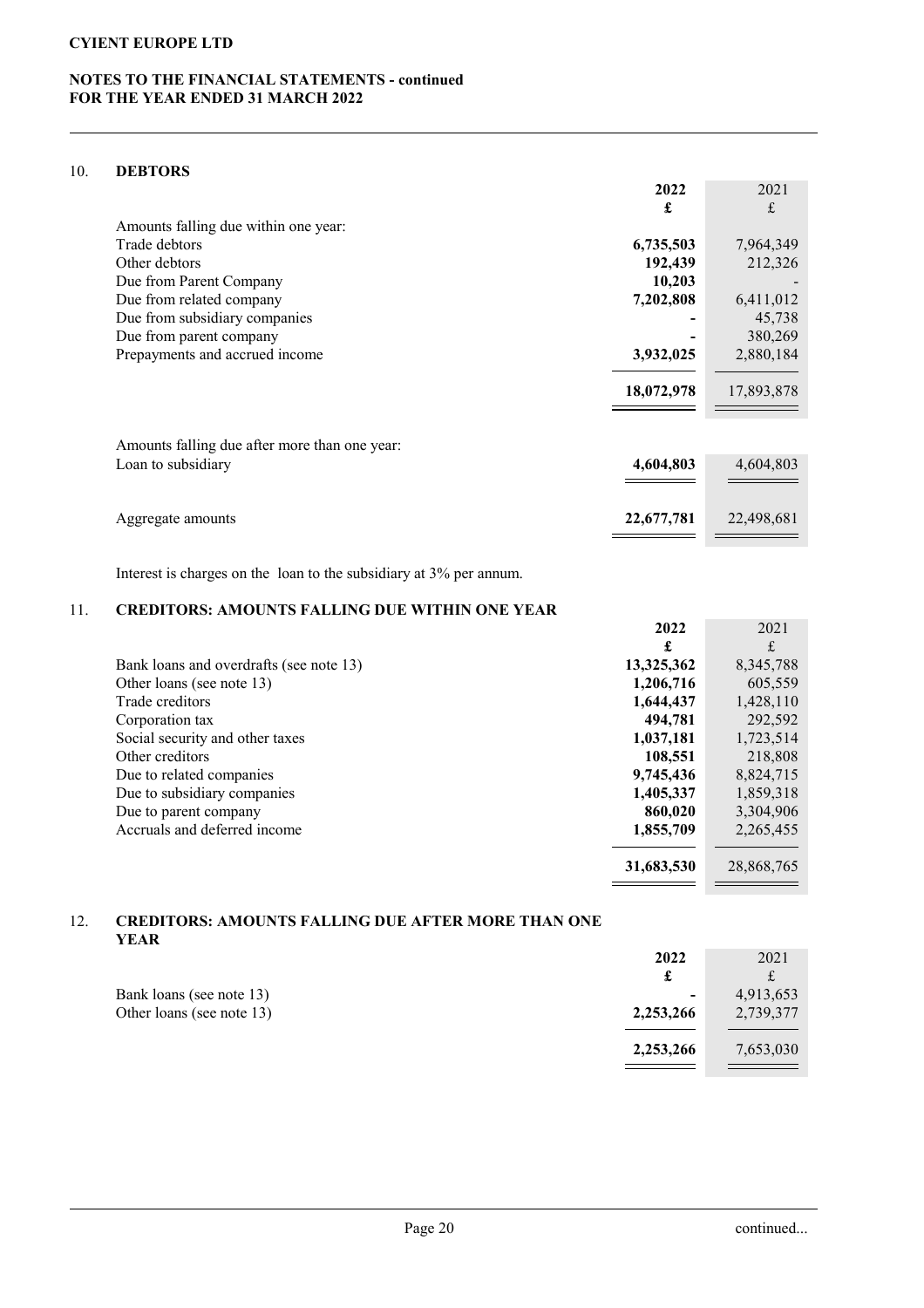## NOTES TO THE FINANCIAL STATEMENTS - continued FOR THE YEAR ENDED 31 MARCH 2022

### 13. LOANS

An analysis of the maturity of loans is given below:

|                                                   | 2022       | 2021      |
|---------------------------------------------------|------------|-----------|
|                                                   | £          | £         |
| Amounts falling due within one year or on demand: |            |           |
| Bank loans                                        | 13,325,362 | 8,345,788 |
| Other loans                                       | 1,206,716  | 605,559   |
|                                                   | 14,532,078 | 8,951,347 |
|                                                   |            |           |
| Amounts falling due between two and five years:   |            |           |
| Bank loans - 2-5 years                            |            | 4,913,653 |
| Other loans - 2-5 years                           | 2,253,266  | 2,739,377 |
|                                                   | 2,253,266  | 7,653,030 |

## 14. LEASING AGREEMENTS

Minimum lease payments under non-cancellable operating leases fall due as follows:

|                            | 2022      | 2021      |
|----------------------------|-----------|-----------|
|                            | £         |           |
| Within one year            | 387,591   | 382,921   |
| Between one and five years | 1,194,060 | 1,581,651 |
|                            |           |           |
|                            | 1,581,651 | 1,964,572 |
|                            |           |           |

### 15. FINANCIAL INSTRUMENTS

(i) The bank has granted the following facilities:

-Overdraft facility of £9,000,000 (2020: £6,000,000). -Foreign Currency Loan facility of USD 1,875,000 (2020:5,000,000) and EUR 10,500,000 (2020:11,500,000) -Class Guarantee Facility of £500,000.00 -Guarantee dated 12 September 2018 in favour of PROXIMUS S.A. for EUR7,500.00.

(ii) The subsidiary company's bankers have provided guarantees for the sum of EUR 73,722.

## 16. PROVISIONS FOR LIABILITIES

|                                | 2022   | 2021   |
|--------------------------------|--------|--------|
|                                |        |        |
| Deferred tax                   |        |        |
| Accelerated capital allowances | 91,473 | 91.473 |
|                                |        |        |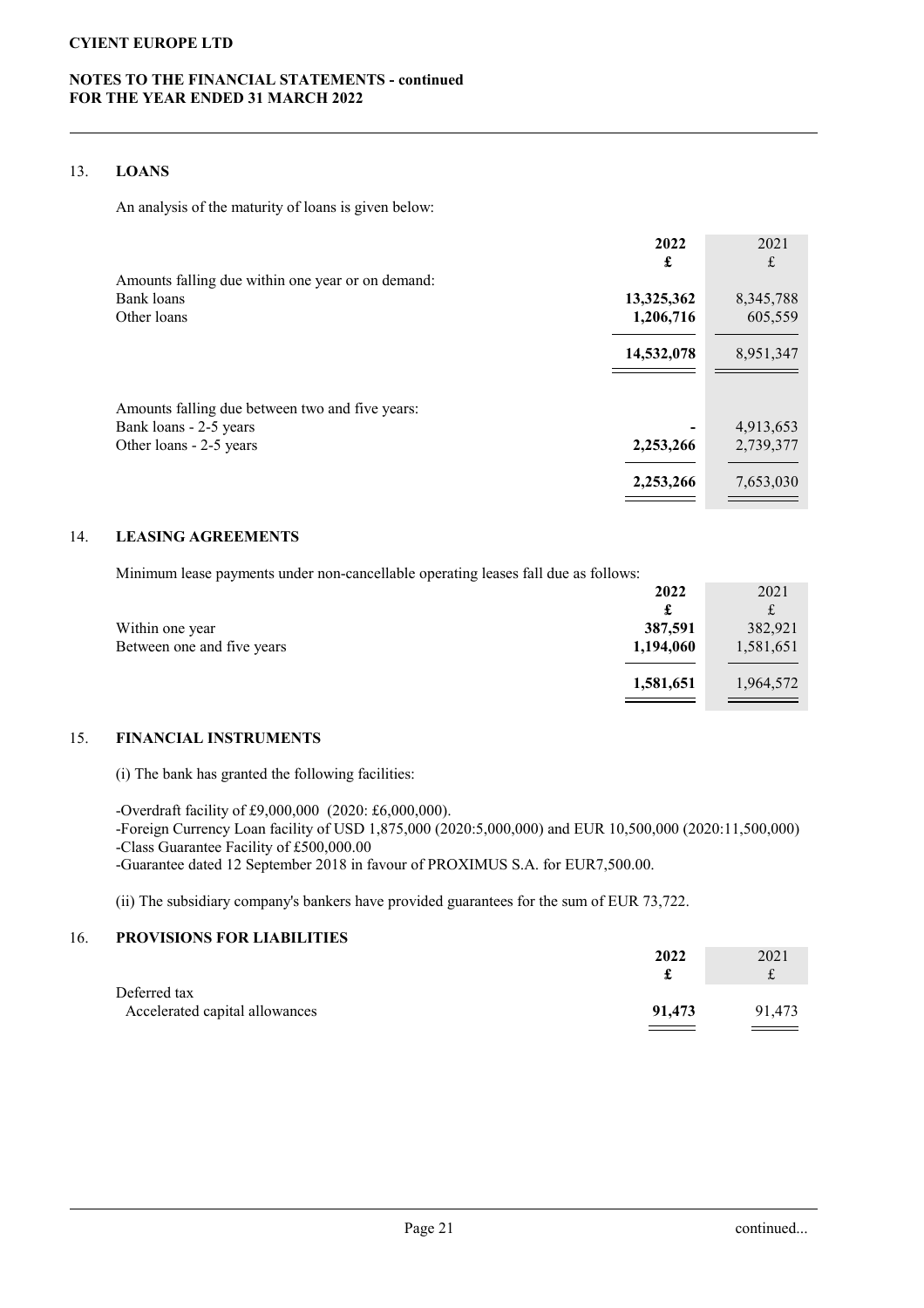# NOTES TO THE FINANCIAL STATEMENTS - continued FOR THE YEAR ENDED 31 MARCH 2022

## 16. PROVISIONS FOR LIABILITIES - continued

|                          | <b>Deferred</b> |
|--------------------------|-----------------|
|                          | tax             |
|                          | £               |
| Balance at 1 April 2021  | 91,473          |
|                          |                 |
| Balance at 31 March 2022 | 91,473          |
|                          |                 |

# 17. CALLED UP SHARE CAPITAL

|             | Allotted, issued and fully paid: |         |           |           |
|-------------|----------------------------------|---------|-----------|-----------|
| Number:     | lass:                            | Nominal | 2022      | 2021      |
|             |                                  | value:  |           |           |
| 185,000,000 | Ordinary shares                  | £0.01   | 1,850,000 | 1.850.000 |
|             |                                  |         |           |           |

## 18. RESERVES

|                                        | <b>Retained</b><br>earnings<br>£ | <b>Share</b><br>premium<br>£ | <b>Totals</b><br>£     |
|----------------------------------------|----------------------------------|------------------------------|------------------------|
| At 1 April 2021<br>Profit for the year | 3,260,160<br>1,384,175           | 552,427                      | 3,812,587<br>1,384,175 |
| At 31 March 2022                       | 4,644,335                        | 552,427                      | 5,196,762              |

### 19. RECONCILIATION OF MOVEMENTS IN SHAREHOLDERS' FUNDS

|                                                                    | 2022                   | 2021                   |
|--------------------------------------------------------------------|------------------------|------------------------|
| Profit for the financial year                                      | £<br>1,384,175         | 2,550,402              |
| Net addition to shareholders' funds<br>Opening shareholders' funds | 1,384,175<br>5,662,587 | 2,550,402<br>3,112,185 |
| Closing shareholders' funds                                        | 7,046,762              | 5,662,587              |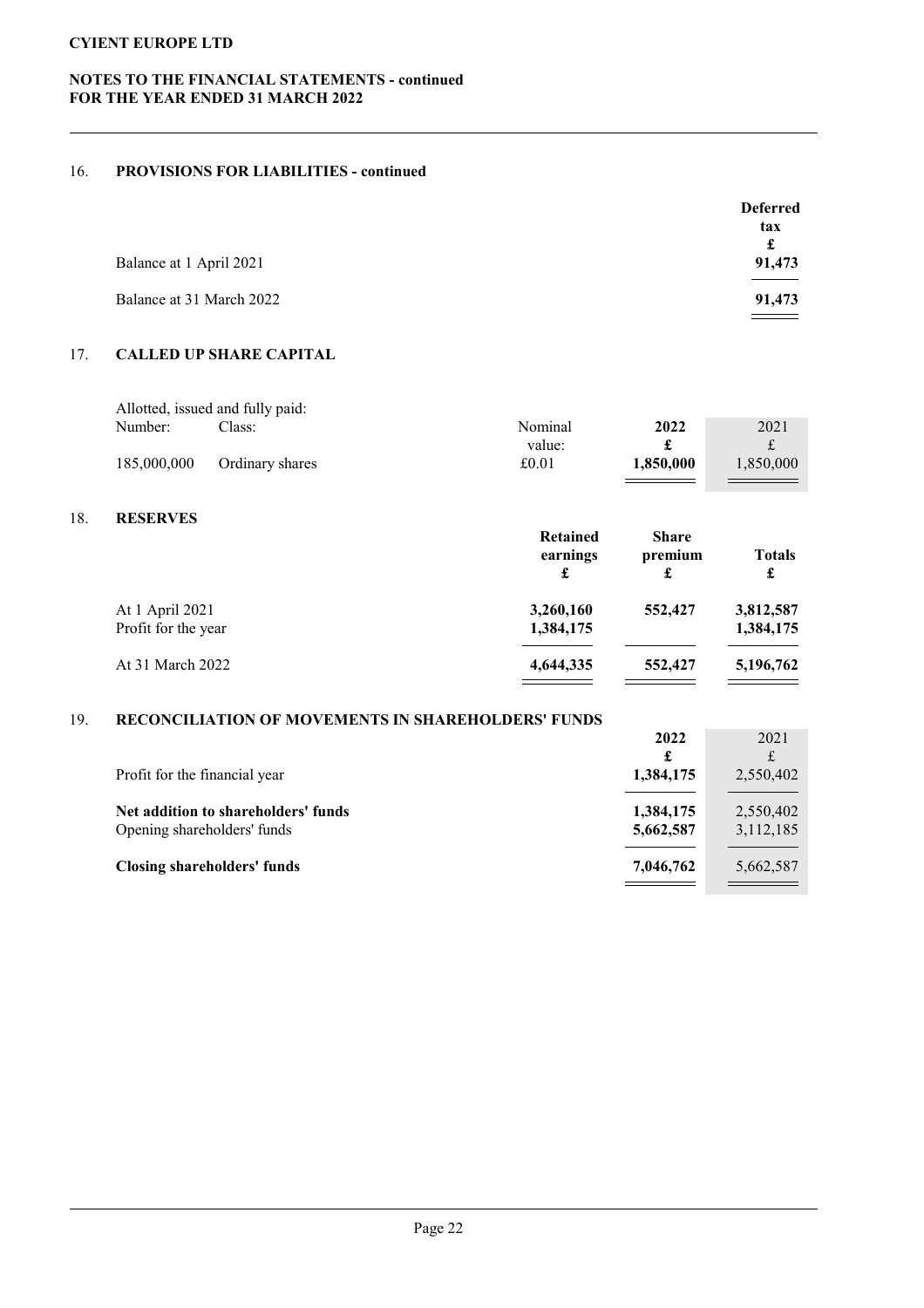## TRADING AND PROFIT AND LOSS ACCOUNT FOR THE YEAR ENDED 31 MARCH 2022

|                                                  | 2022               |            | 2021             |                           |
|--------------------------------------------------|--------------------|------------|------------------|---------------------------|
|                                                  | £                  | £          | $\mathbf f$      | $\ensuremath{\mathbf{f}}$ |
| <b>Sales</b>                                     |                    | 37,873,128 |                  | 38,336,859                |
| Cost of sales                                    |                    |            |                  |                           |
| Direct costs                                     | 16,657,935         |            | 19,881,402       |                           |
| Wages                                            | 6,460,303          |            | 9,282,926        |                           |
| Social security                                  | 628,912            |            | 761,838          |                           |
| Pensions                                         | 326,644            |            | 458,331          |                           |
| Subcontractors cost                              | 6,864,025          |            |                  |                           |
|                                                  |                    | 30,937,819 |                  | 30,384,497                |
| <b>GROSS PROFIT</b>                              |                    | 6,935,309  |                  | 7,952,362                 |
| Other income                                     |                    |            |                  |                           |
| R&D receipts                                     | 157,385            |            | 38,912           |                           |
| Other income                                     | 114,541            |            | 174,784          |                           |
| Government grants                                | 21,070             |            | 424,045          |                           |
| Deposit account interest                         | 221,652            |            | 265,492          |                           |
|                                                  |                    | 514,648    |                  | 903,233                   |
|                                                  |                    | 7,449,957  |                  | 8,855,595                 |
| <b>Expenditure</b>                               |                    |            |                  |                           |
| Rent, rates, services &                          |                    |            |                  |                           |
| electricity                                      | 629,807            |            | 630,524          |                           |
| Insurance                                        | 232,854            |            | 334,248          |                           |
| Directors' salaries                              | 553,927            |            | 433,896          |                           |
| Directors' social security                       | 94,478             |            | 57,286           |                           |
| Directors' pension contributions                 | 50,721             |            | 44,045           |                           |
| Wages                                            | 460,217            |            | 1,703,512        |                           |
| Social security                                  | 93,756             |            | 119,576          |                           |
| Pensions                                         | 90,777             |            | 91,882           |                           |
| Telephone                                        | 111,792            |            | 189,626          |                           |
| Post and stationery                              | 107,135            |            | 80,443           |                           |
| Subscriptions                                    | 4,547              |            | 7,168            |                           |
| Repairs and renewals                             | 528,205            |            | 600,572          |                           |
| Travel & subsistence                             | 471,961            |            | 246,941          |                           |
| Sundry expenses                                  | 5,809              |            | 19,939           |                           |
| Staff expenses - staff welfare                   | 246,812<br>126,878 |            | 42,601           |                           |
| Training & development<br>Staff recruitment cost | 24,669             |            | 41,015<br>64,169 |                           |
| Professional fees                                | 580,068            |            | 507,475          |                           |
| Auditors' remuneration                           | 28,500             |            | 37,000           |                           |
| Auditors' remuneration for non audit work        | 10,250             |            | 11,000           |                           |
| Foreign exchange losses                          | 67,164             |            | (649, 274)       |                           |
| Amortisation of intangible fixed assets          |                    |            |                  |                           |
| Goodwill                                         | 215,388            |            | 215,388          |                           |
| Amort of Cont cost disallowed Contact cost       | 120,000            |            | 180,000          |                           |
| Patents & licences                               | 9,807              |            | 17,985           |                           |
| Carried forward                                  | 4,865,522          | 7,449,957  | 5,027,017        | 8,855,595                 |
|                                                  |                    |            |                  |                           |

This page does not form part of the statutory financial statements